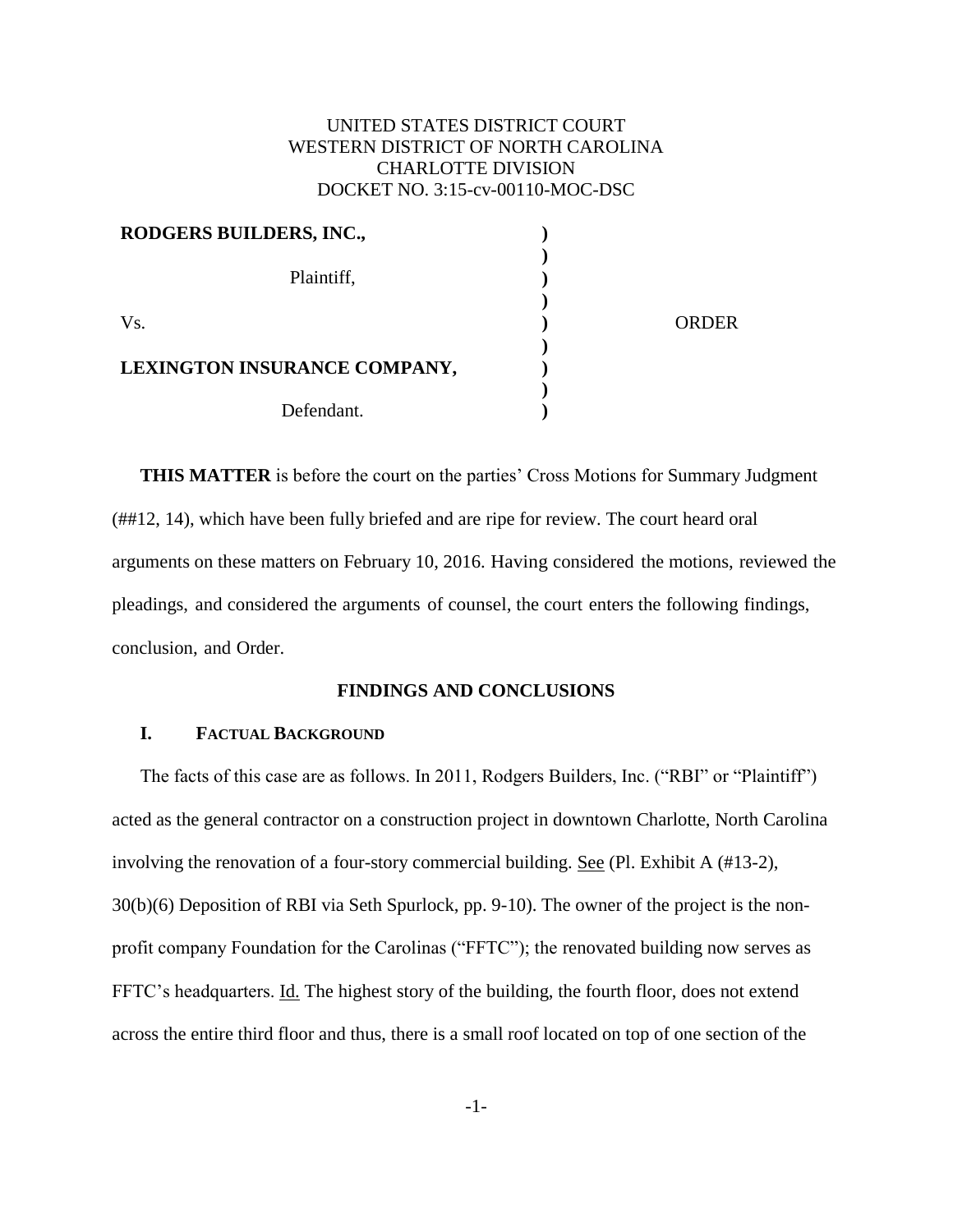third floor, commonly referred to as the "low roof." Id. at p. 15. This low roof was to be renovated to become a functional space, to include a sculpture garden. Id. In order to renovate this low roof, all of the existing HVAC equipment and related objects located on that low roof had to be demolished and removed. Id. at p. 39-43. The HVAC equipment was seated on a total of eight rectangular platforms that were grouped in pairs; these platforms are commonly referred to as "roof curbs" and are permanently attached to the roof decking of the low roof. Id.; Pl. Exhibit B (#13-3) (photos of roof curbs before demolition); Pl. Exhibit E (#13-6), Deposition of Daniel Pleasants, p.53). The top layer of the low roof is constructed of a single ply rubber membrane, which is weatherproofing material that prevents water from entering the interior of the building through the low roof. See (Pl. Exhibit D (#13-5), Deposition of Richard Moore, P.E., p. 69; Exhibit C (#13-4), Deposition of Chad Drake, pp. 24-25). Naturally, if there are any holes in the membrane, it is not watertight, and water can enter the interior of the building through those holes. See (Pleasants Dep. at pp. 23-24). The roof's rubber membrane did not extend underneath the roof curbs. See (Drake Dep. at p. 23).

Plaintiff subcontracted the demolition of various items on the renovation project to D.H. Griffin Wrecking Company ("DHG"). See id. at p. 30. DHG's scope of work included the demolition of the roof curbs on the low roof and partial demolition of a fourth floor exterior wall that was located next to the low roof. Id.; (30(b)(6) Dep. of RBI via Spurlock at p. 44). Between June 8 and 10, 2011, DHG created a partial opening in the fourth floor exterior wall located next to the low roof. See (Pleasants Dep. at pp.42-44). Following the completion of that work, a large tarp was installed over that opening to protect it from rain; RBI then assumed responsibility for making sure that tarp was secure at the end of each day. See (Pl. Exhibit G  $(\text{\#13-8}), 30(b)(6)$ )

-2-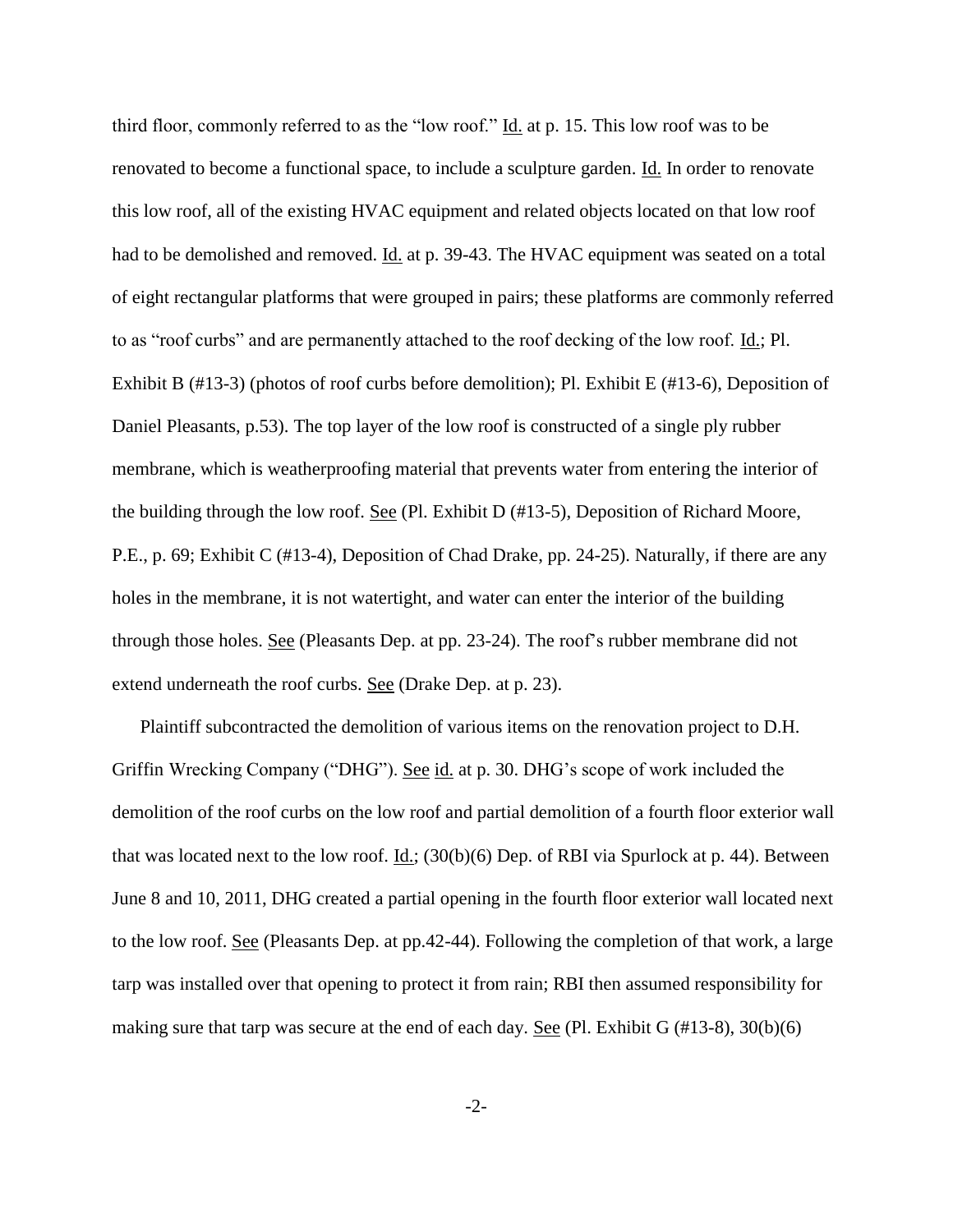Deposition of RBI via Brent Gildberg, at pp. 28-30). That tarp remained in place every day after June 10, 2011. <u>Id.</u> at p. 92-93.

On June 20 and 21, 2011, DHG demolished the roof curbs. See (Pleasants Dep. at pp. 53-54). Once DHG completed that work, there were a total of eight large rectangular holes in the rubber membrane of the low roof. Id. Thus, because of these eight holes in the rubber membrane, the membrane was not completely water tight. When DHG left the project site on June 21, 2011, the holes in the low roof created by the demolition of the roof curbs were left unprotected. See ((30(b)(6) Gildberg Dep. at pp. 51-52). DHG Superintendent Daniel Pleasants states that he had conversations with Plaintiff's Senior Field Coordinator, Brent Gildberg, about the demolition work on the roof curbs around the time that work took place, and that he understood that Plaintiff would be responsible for covering any holes in the roof. <u>See</u> Pleasants Aff. (#14-7) at 1 3. He also states that he told Gildberg at approximately 3:30 p.m. on June 21, 2011 that DHG's work was complete, and left the site soon thereafter.  $\underline{Id}$  at  $\P$  4. Gildberg states that although he performed a "walk through" to review DHG's work on June 21, 2011, he did not see any roof penetrations. Id. at pp.70, 84-85. The tarp covering the opening in the fourth floor wall was in place. Id. at pp. 94-95.

On the night of June 21, 2011 and the early morning hours of June 22, 2011, a total of .54 inches of rain fell. See (Pl. Exhibit H (#13-9), Certified NOAA data for June, 2011, p.2). When RBI arrived at the project the morning of June 22, 2011, RBI discovered a substantial amount of standing water and water damage inside the building. See (30(b)(6) Spurlock Dep. at pp. 91-92). The water intrusion damaged work located on the mezzanine and second floors of the project. See (Pl. Exhibit I (#13-10), RBI's responses to Lexington's Interrogatories, Interrogatory 6).

-3-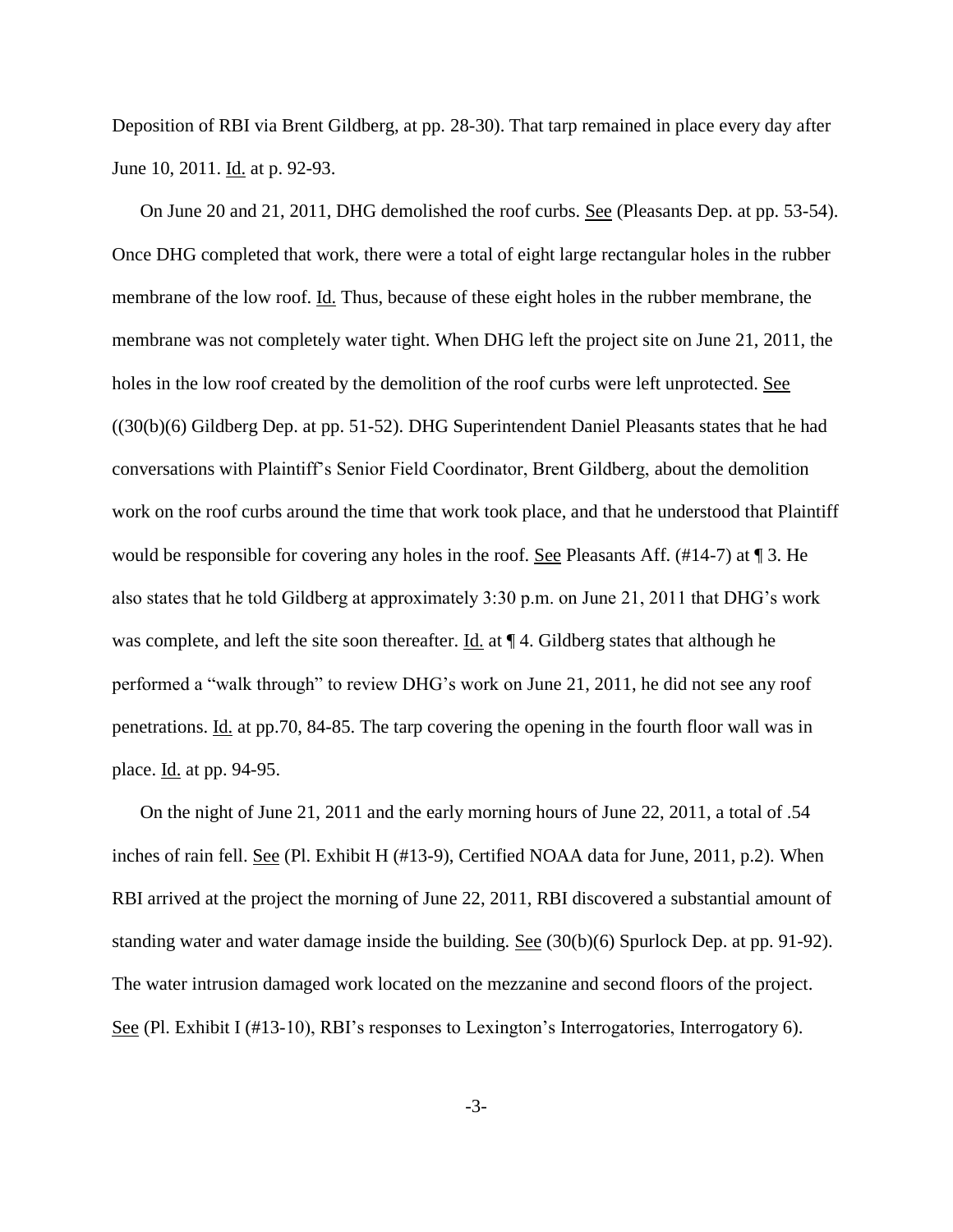Prior to that "rain event" or "loss event," the space was essentially move-in ready. See (Pl. Exhibit J (#13-11), 30(b)(6) Deposition of Lexington, pp.108-109). The rain event damaged the completed walls, insulation to those walls, completed ceilings, carpet, electrical work, lighting fixtures, millwork, and portions of the elevator system. See (Pl. Exhibit I (#13-10), RBI's responses to Lexington's Interrogatories, Interrogatory 6).

On the same day that RBI discovered the damage, Plaintiff summoned subcontractor Johnson's Roofing Service ("Johnson" or "Johnson's Roofing") to the project site and paid them to seal the areas where water could have infiltrated the building. See (Def. Ex. H (#14-8), 30(b)(6) Gildberg at pp. 59-60; Def. Ex. K (#14-11), June 27, 2011 Letter of Rodgers Builders' Risk Manager, William Satterfield; Def. Exhibit L (#14-12), Rodgers Builders' First Report of Loss, June 28, 2011). Plaintiff has offered evidence showing that the repairs done on the roof the day the loss was discovered consisted of only patchwork over the holes created by the demolished roof curbs, not a complete re-sealing of the roof. <u>See</u> (Pl. Exhibit CC (#20-3), 30(b)(6) Deposition of RBI via Seth Spurlock, pp.99-100; Pl. Exhibit EE (#30-5), Moore Dep. p.86, 109; Moore Dep. Exhibits 28, 31-35 (#13-5) (photos of the low roof where Moore drew red rectangles around the patches that were installed to re-seal the holes from the demolished curbs; Pl. Exhibit U (#13-22), photos of same deposition exhibits before they were marked by Moore).

Plaintiff reported the loss to FFTC's representative, Laura Smith, the same day of the loss (June 22). (Pl. Exhibit N (#13-15), 30(b)(6) Deposition of RBI via William Myer, p.70). On June 23, 2011, RBI notified DHG in writing of the loss. See (Pl. Exhibit O (#13-16), June 23, 2011 email from Josh Norris to DHG). Additionally, Defendant stated in its 30(b)(6) deposition that it received notice from someone "the day after the rain event." See (Pl. Exhibit W (#18-3), 30(b)(6)

-4-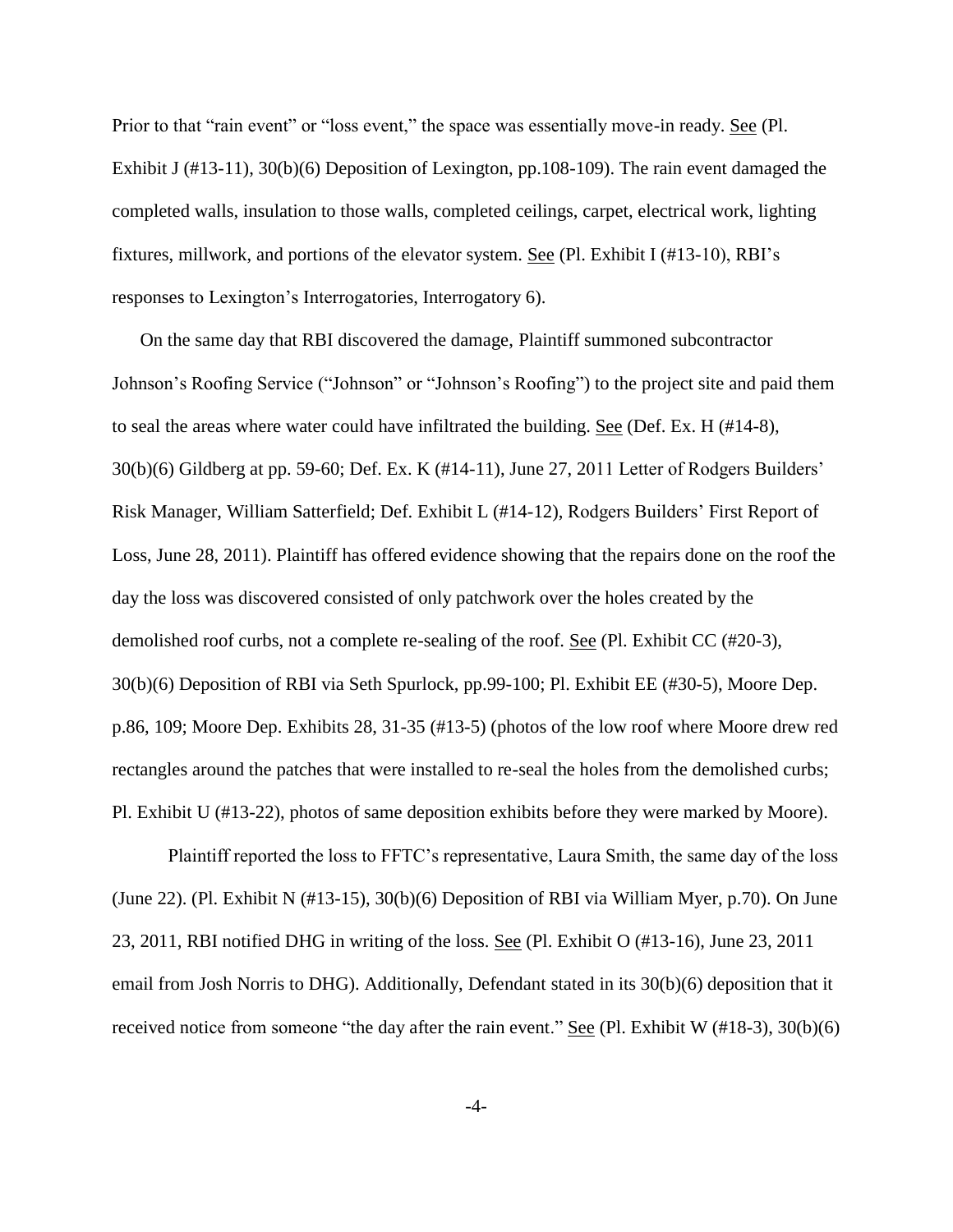Deposition of Lexington, p.95). On June 27, 2011, Plaintiff sent a demand letter to DHG putting it on notice of Plaintiff's intent to seek coverage under DHG's liability policy (provided by Defendant) as an additional insured. See (Pl. Exhibit Q (#13-18), June 27, 2011 letter from William Satterfield to DHG). Defendant's insurance agent was copied on that letter. Id. Also on June 27, 2011, Mr. Satterfield called DHG employee Chad Drake and asked him to put DHG's carrier on notice of a claim. (Pl. Exhibit P (#13-17), June 27, 2011 memo from Chad Drake). DHG employees inspected the loss at the site on June 23 and June 27. Id.

Following the loss event, Plaintiff submitted a claim to its commercial general liability insurer, Travelers Property Casualty Company of America, for the amount Plaintiff's subcontractors charged to repair the damages caused by the loss event. See (Def. Exhibit O (#14- 18), Deposition of RBI Risk Manager William Satterfield, p. 118-19, 122; Def. Exhibit P (#14- 19) Deposition RBI Project Manager William Myer, pp. 88-89). Travelers then issued a check to Plaintiff for \$271,987.73 on March 5, 2012. <u>See id.</u> at p. 125; Def. Exhibit Q (#14-20).

As the facts relate to Plaintiff's notice of the loss event to Defendant, on July 14, 2011, William Satterfield of RBI sent two emails to William Brewer, a claim adjuster with Defendant regarding this claim, and left Mr. Brewer a voicemail message. See (Pl. (#13-19) Exhibit R). On July 29, 2011, Plaintiff sent another demand letter to Defendant asking for coverage "under the additional insured obligations." See (Pl. Exhibit S (#13-20)).

#### *A. Plaintiff's Subcontract with DHG*

DHG's subcontract with Plaintiff contained the following key provisions:

1. Pursuant to section 5.3.3 of that contract, DHG agreed to "coordinate Subcontractor's Work with the work of Contractor and others."

2. Pursuant to section 5.8, DHG agreed to "take all necessary precautions to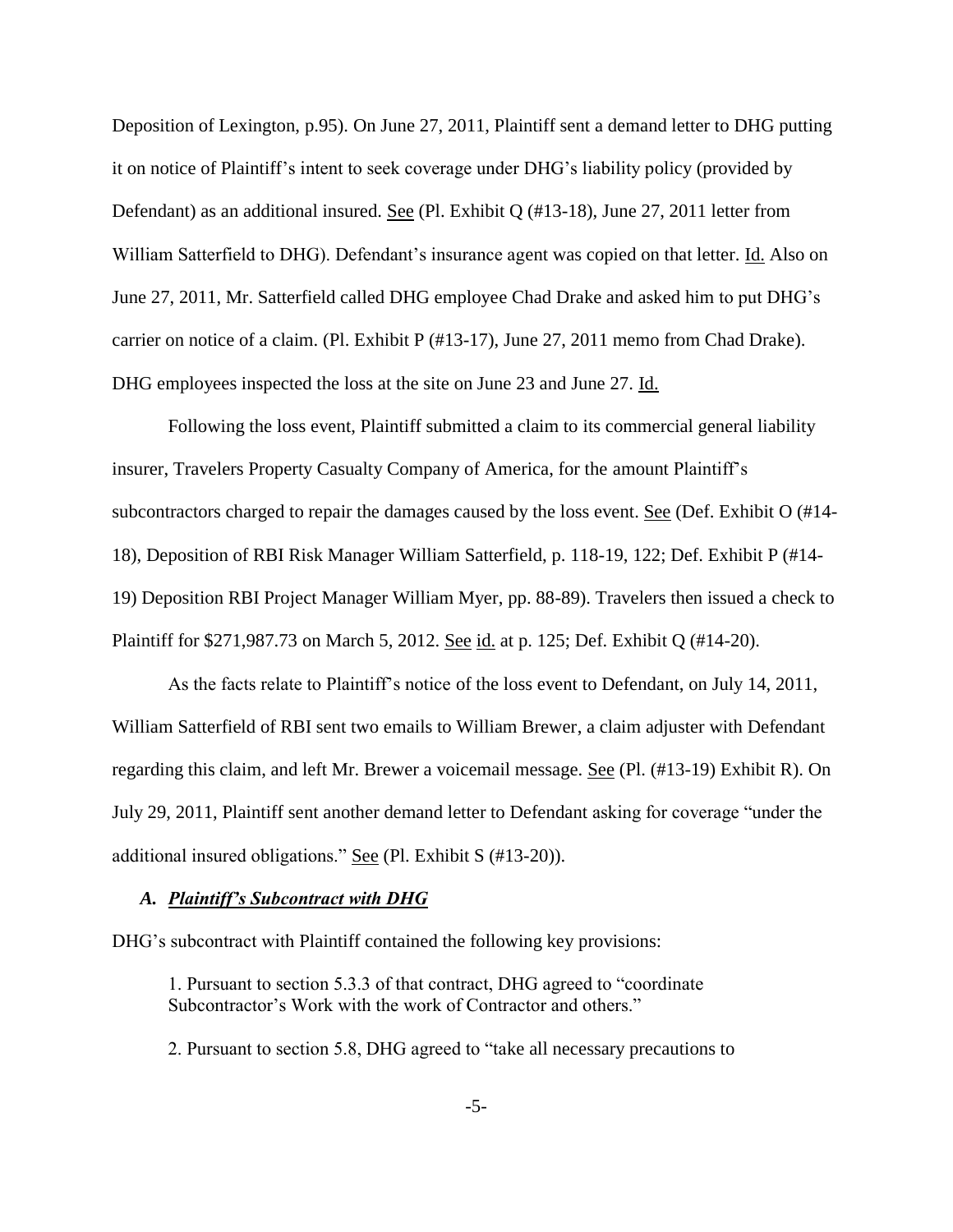properly protect Subcontractor's Work and any other existing Work or improvements from damage caused by Subcontractor's operations."

3. Attachment C to that contract, item 3, DHG agreed "to protect work at the end of each workday."

4. Pursuant to section 5.13 of the contract, DHG agreed that every "portion of Subcontractor's Work shall be executed in strict accordance with the Contract Documents in the most sound, workmanlike, and substantial manner."

5. Finally, pursuant to section 8.6 and Attachment A to that contract, DHG agreed to procure additional insured coverage for RBI for ongoing and completed operations with said insurance providing primary coverage for RBI.

See  $(\text{\#}13-7)$ .

 $\overline{a}$ 

## *B. The Insurance Policy at Issue*

Defendant Lexington Insurance Company ("Lexington"), a subsidiary of AIG, issued a commercial general liability policy to DHG, policy number 023462650, with a policy period of May 10, 2011 through May 10, 2012 (hereinafter the "Lexington Policy") (#14-6). The policy limits are one million dollars (\$1,000,000) per occurrence. <u>Id.</u> at p. 4. There are several relevant provisions of the policy to the instant lawsuit. First, Plaintiff argues that it comes within the scope of the policy by virtue of the "additional insured" provision. To that end, the Lexington Policy contains the following provision:

# **Additional Insured - Owners, Lessees or Contractors - Scheduled Person or Organization**

A. Section II - Who Is An Insured is amended to include as an insured the person or organization shown in the Schedule, but only with respect to liability *arising out of*  your<sup>1</sup> ongoing operations performed for that insured.

Id. at p. 46 (emphasis added). This "additional insured endorsement" provides coverage "where

<sup>1</sup> "Your" within the meaning of this contract "refer[s] to the Named Insured [DHG] shown in the Declarations, and any other person or organization qualifying as a Named Insured under this policy." See Lexington Policy (#14-6) at p. 6.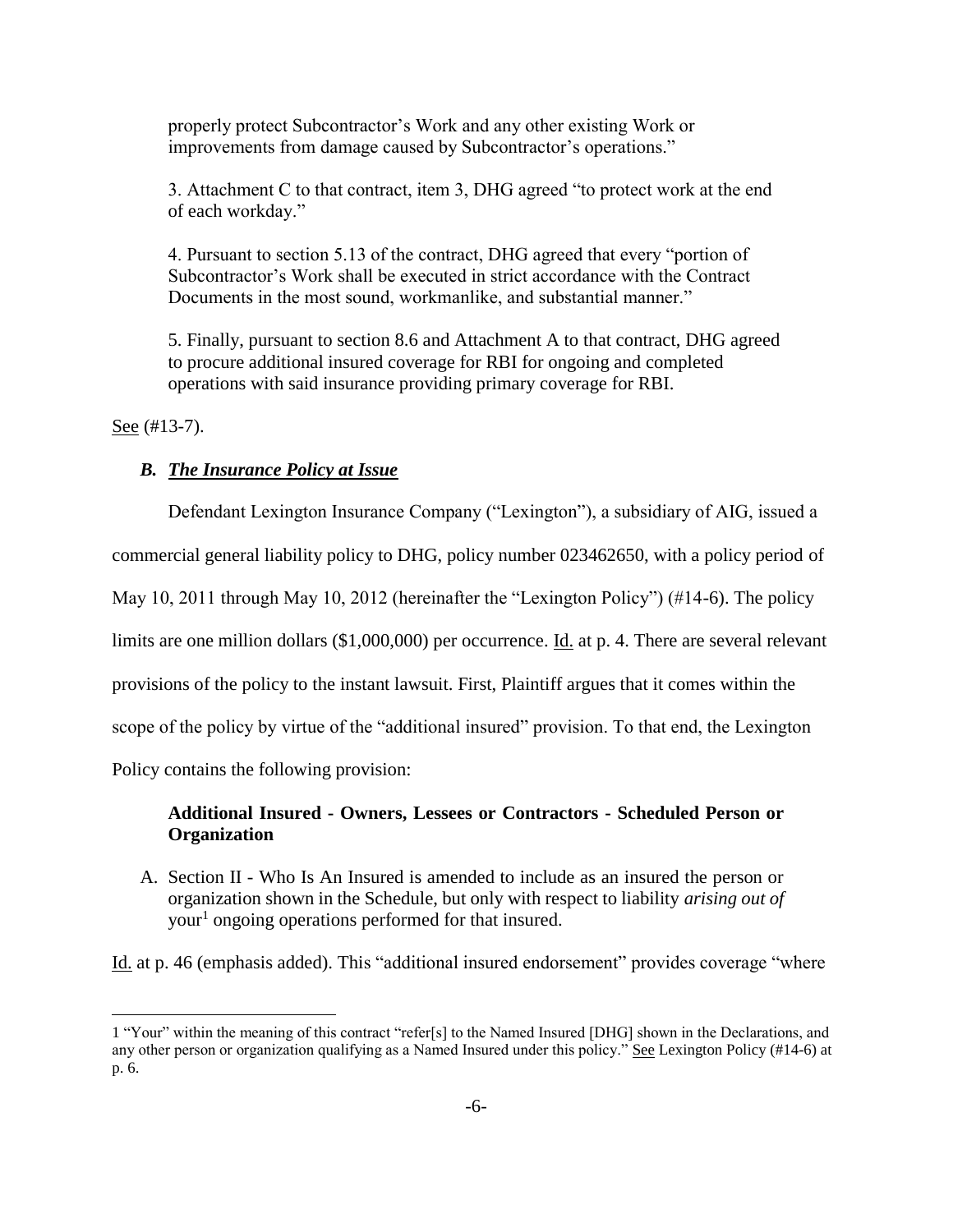required by written contract." Id. Plaintiff notes that Attachment A to its subcontract with DHG specifically requires DHG to provide additional insured coverage for Plaintiff for ongoing and completed operations, and makes specific reference to this particular endorsement form. See (#13-7), Subcontract between RBI and DHG, p.15 (requiring that "Subcontractor shall provide and maintain in force at all times during the performance of this Agreement the following insurance: \$1,000,000 per occurrence combined for bodily injury or property damage…"). Further, Lexington's policy contains endorsement #014, which states Lexington's policy "shall be primary insurance" for the additional insured "with respect to any claim, loss or liability arising out of the Named Insured's operations." See Lexington Policy (#14-6 at p.55).

Another provision of the Lexington Policy describes in general terms the scope of coverage. Under the "Insuring Agreement" contained in Section I, Coverage A of Lexington's policy, the policy states that Lexington will pay sums that "the insured becomes legally obligated to pay as damages because of... 'property damage' to which this insurance applies." Id. at p. 6. Elsewhere in that same section, the policy requires that the "property damage" be caused by an "occurrence" that takes place in the coverage territory during the policy period. Id.

The Lexington Policy also states the duties of the insured in the event of an "occurrence," as follows:

#### **SECTION V – CONDITIONS**

…

#### 2. **Duties In The Event of Occurrence, Offense, Claim or Suit**

a. You must see to it that we are notified as soon as practicable of an "occurrence" or an offense which may result in a claim. To the extent possible, notice should include: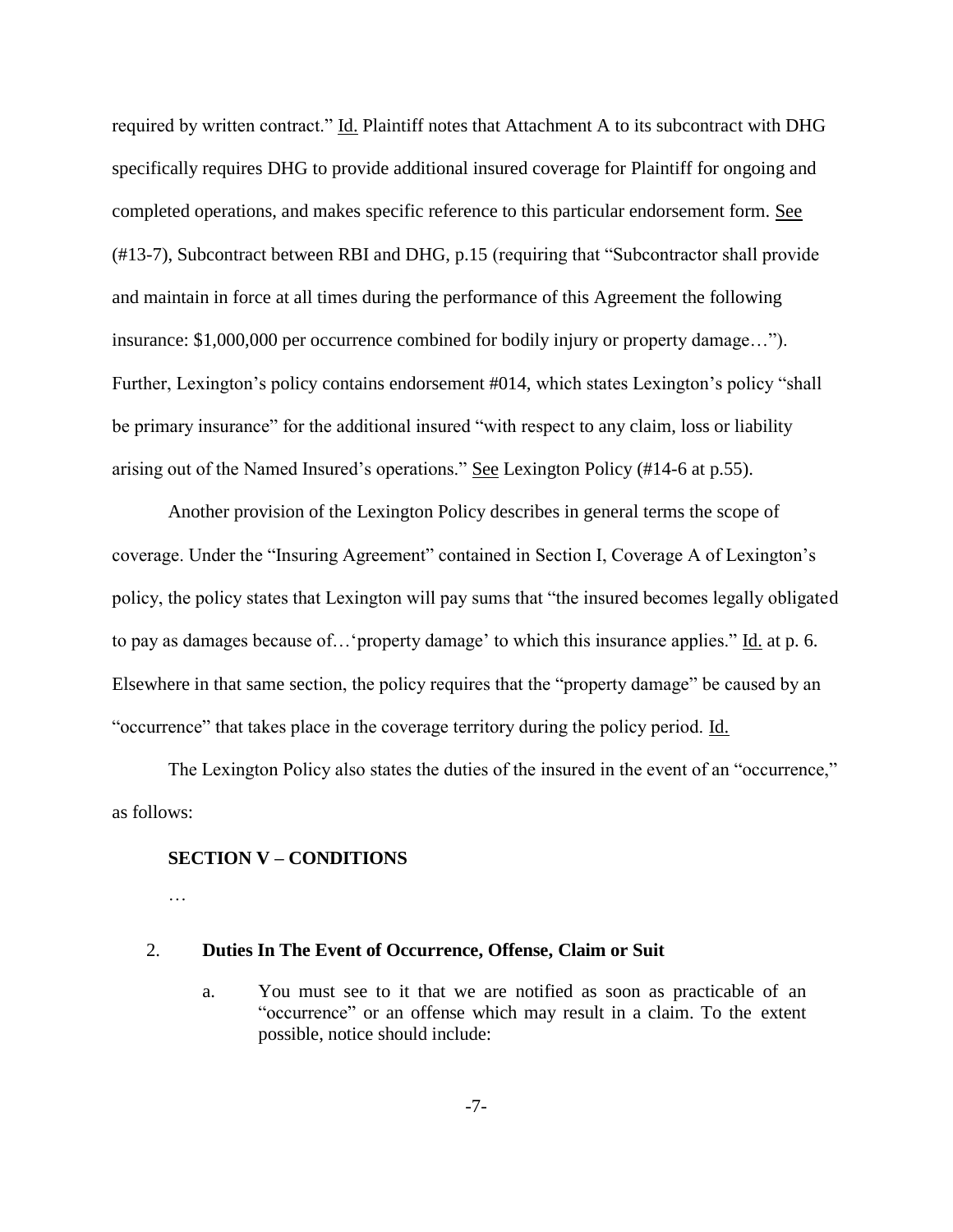- (1) How, when and where the "occurrence" or offense took place;
- (2) The names and addresses of any injured persons and witnesses; and
- (3) The nature and location of any injury or damage arising out of the "occurrence" or offense.

\* \* \*

d.No insured will, except at that insured's own cost, voluntarily make a payment, assume any obligation, or incur any expense, other than for first aid, without our consent.

Id. at p. 25 (emphasis added).

Finally, the policy also contains an exclusion under the Lexington Policy's "Damage to

Impaired Property." That exclusion provides:

### **2. Exclusions**

This insurance does not apply to:

…

### **m. Damage to Impaired Property Or Property Not Physically Injured**

"Property damage"<sup>2</sup> to "impaired property"<sup>3</sup> or property that has not been physically inured, arising out of:

 $(1)$  A ... deficiency [or] inadequacy in ... "your work"; or

(2) A . . . failure by you or anyone acting on your behalf to perform a contract or agreement in accordance with its terms.

Id. at p. 11.

 $\overline{a}$ 

<sup>2</sup> "Property Damage" is defined as: "(a) Physical injury to tangible property, including all resulting loss of use of that property. All such loss shall be deemed to occur at the time of the physical injury that caused it; or (b) Loss of use of tangible property that is not physically injured. All such loss of use shall be deemed to occur at the time of the "occurrence" that caused it." (#14-6) at p. 24.

<sup>3</sup> "Impaired Property" is defined as "tangible property, other than 'your product' or 'your work' that cannot be used or is less useful because (a) [i]t incorporates 'your product' or 'your work' that is known or thought to be defective, deficient, inadequate or dangerous; or (b) [y]ou have failed to fulfill the terms of a contract or agreement, if such property can be restored to use by the repair, replacement, adjustment or removal of 'your product' or 'your work' or your fulfilling the terms of the contract or agreement." Id. at p. 21.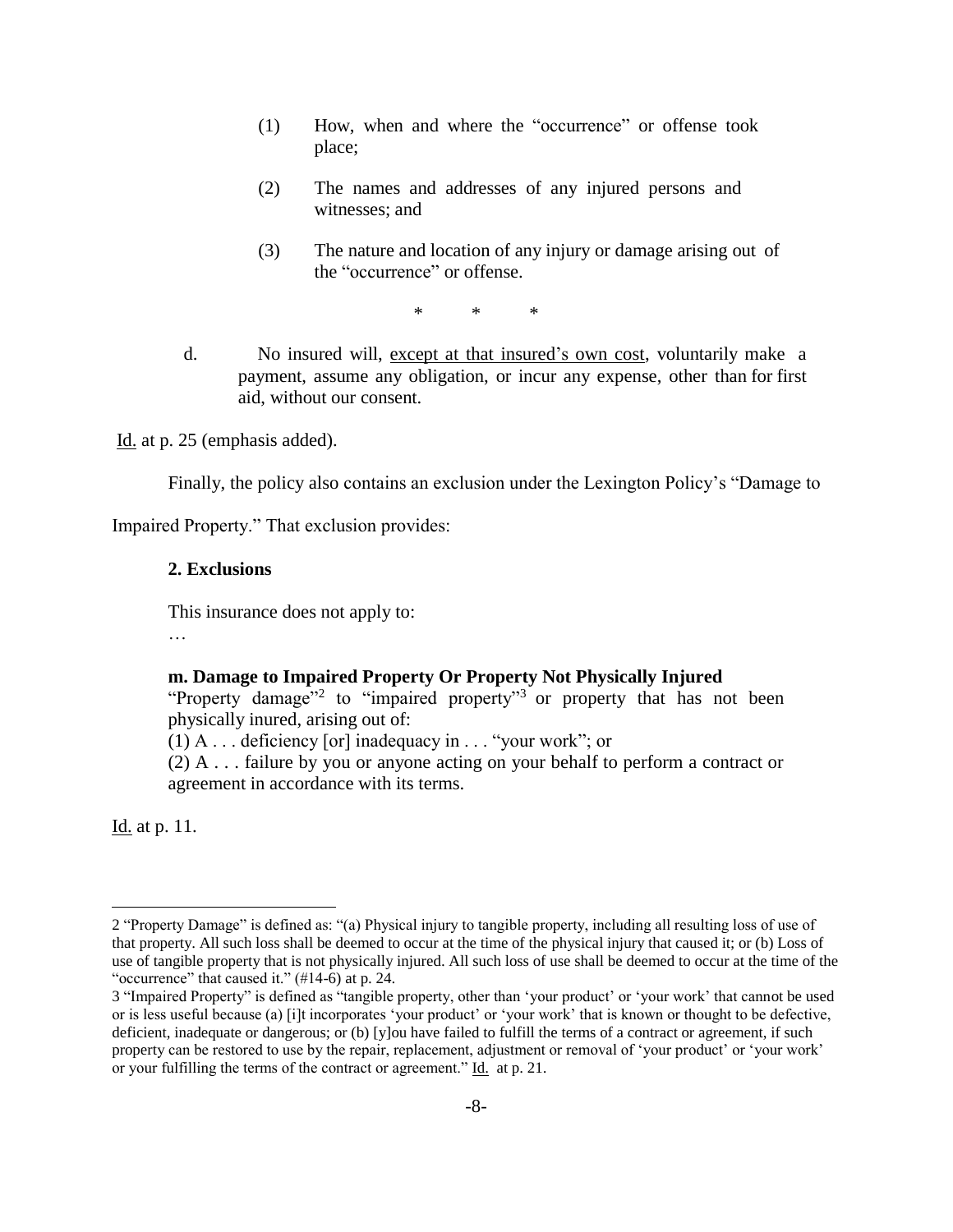At oral argument, the court discussed with the parties their contentions as to who is ultimately liable for the damage caused to the building in this case, though the court notes that its role in this case is to determine coverage of an insurance policy, not ultimate liability for the loss. The evidence of record shows that immediately following the loss event, Plaintiff placed blame on both DHG and Johnson's Roofing for the financial losses incurred. For example, on June 23, 2011, Joshua Norris, Assistant Project Manager for Plaintiff, stated in an e-mail to representatives of Johnson's Roofing that water infiltrated the building's roof because of Johnson's negligence. See (Def. Exhibit M, Joshua Norris e-mail, June 23, 2011). Plaintiff later obtained \$10,000 from Johnson to cover damages caused by the Loss Event. See (Def. Ex. B (#14-2), Rodgers Builders Answer to Interrogatory No. 9). The June 27, 2011 letter from Plaintiff to DHG right after the loss event indicates that Plaintiff also placed some blame for the loss on DHG, stating that "[RBI] is placing [DHG] on notice [for defense indemnification and additional insured obligations] because of [DHG]'s responsibility to coordinate with other trades when making a roof opening." See (#14-11) at p. 1. Similarly, the July 29, 2011 letter from Plaintiff to Defendant's claim adjuster states several times that DHG is responsible for the loss due to an alleged breach of contract, asserting as follows:

As a result of DH Griffin's failure to coordinate with other trades and protect their work, rainwater infiltrated the roof and traveled into the building…DH Griffin is financially responsible for this loss due to their breach of several contract provisions contained within the Subcontract Agreement between DH Griffin and Rodgers Builders.

These breaches include:

- 1. Failure to coordinate their work with Rodgers and Johnson's Roofing Service…with regard to sealing the roof penetration
- 2. Failure to Protect their work at the end of each workday.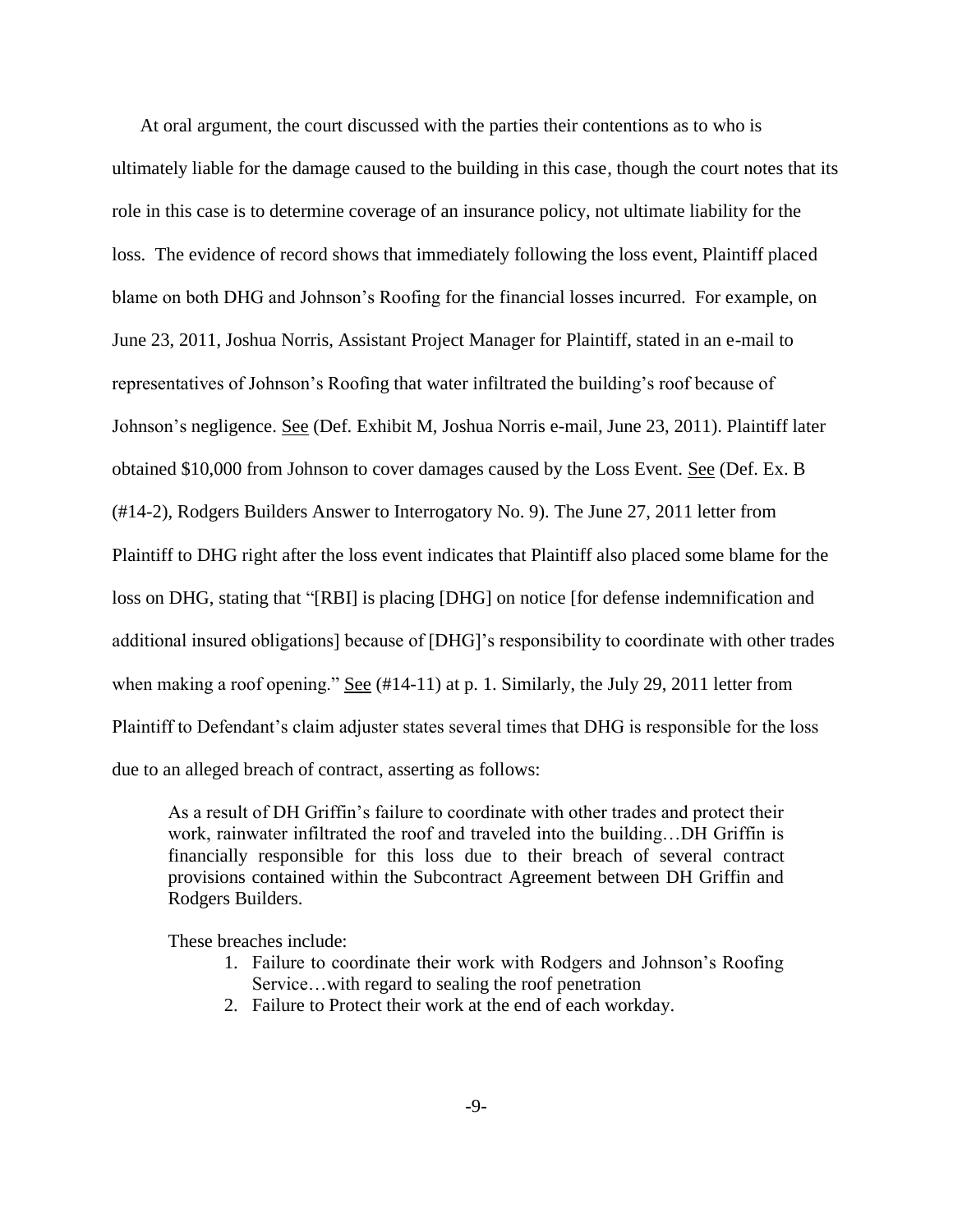See (Pl. Ex. S (#13-20). Plaintiff reiterated this argument several months later by virtue of a November 21, 2011 letter to Defendant's claim adjuster. See (Def. Ex. R (#14-21). Plaintiff stated therein that DHG breached its contract obligation to "protect its work at the end of each workday" when DHG "failed to address the roof penetration before leaving the jobsite" and also breached its obligation to coordinate its work with RBI. Id. RBI then contended:

DH Griffin is financially responsible for this loss due to their breach of the contract provisions contained within the Subcontract Agreement. Because DH Griffin is responsible for this loss, Rodgers must request indemnification under the additional insured obligation under [the subcontract agreement].

#### Id.

 $\overline{a}$ 

Since the outset of this litigation, however, by its briefing and oral arguments, Plaintiff adamantly asserts that it alone is responsible for the damage. In support of this contention, Plaintiff cites testimony from Defendant's expert, Richard Moore, who explained in great detail in his deposition and expert report how RBI failed to inspect DHG's work, coordinate DHG's work, and protect DHG's work.<sup>4</sup> See (Pl. Ex. D (#13-5); Pl. Ex. M (#13-14)). Additionally, Defendant's 30(b)(6) representative stated at deposition that RBI, not DHG, was at fault for the loss. (#13-11, Exhibit J, 30(b)(6) Deposition of Lexington, p.58). DHG (which is no longer a party to this lawsuit) also averred that RBI alone is responsible for the loss event. See (Pl. Ex. T (#13-21), DHG's Responses to Plaintiff's First Set of Interrogatories, Interrogatory 7). However,

<sup>4</sup> Moore stated in his expert report, "RBI failed to recognize the potential leak risk associated with the demolition of the roof curbs and failed to notice any openings in the low roof as part of RBI's daily inspection of the site before leaving for the night." (Exhibit M, Richard Moore, P.E.'s expert report, p.6-1, section 6.1). Moore also stated "it doesn't appear that RBI was successful in getting the roofer and demolition subcontractor at a coordinating meeting for the Legacy Hall work at the same time. This coordination failure by RBI was a key element in the poor communication among the general contractor, roofer, and demolition subcontractor resulting in no roof patches at demolished curbs the night of June 21, 2011." (Id. at p.6-2, section 6.3).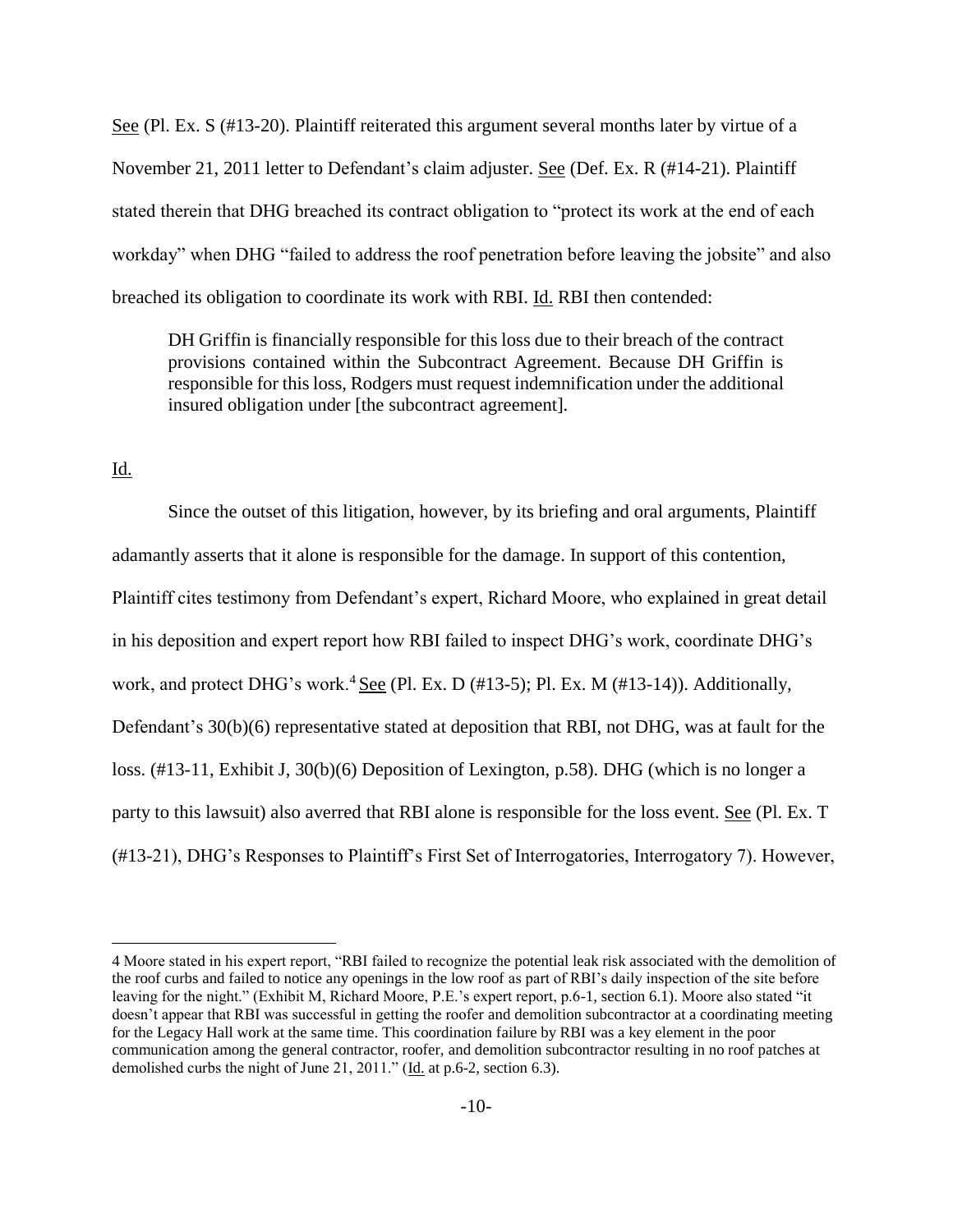RBI's 30(b)(6) deposition representative testified that both RBI and DHG were at fault for this accident. (Pl. Ex. G (#13- 8), 30(b)(6) Deposition of RBI via Gildberg, p.70; pp.84-85). Plaintiff has admitted the following facts related to its assertion that it, not DHG, was responsible for the accident. See, e.g. (Pl. Mot. Sum. J (#13 at p. 7):

- DHG was hired to remove roof curbs and not to patch holes in roofs or ensure watertightness. See Def. Mot. Summ. Judg. (#14), Statement of Facts ("SOF"), ¶¶ 4, 18.
- If roof penetrations did exist, sub-contractor Johnson Roofing Service– not DHG was responsible for their patching and protection. Id. at ¶ 18.
- When demolition work created openings in the building (i.e. for the fourth floor wall), Plaintiff – not DHG – was responsible for protecting those openings. See Pl. Ex. G, 30(b)(6) Dep. via Gildberg (#13-8) at p. 93-94.
- On the day preceding and the day of the Loss Event, Rodgers Builders inspected DHG's work, did not observe any holes or penetrations to the building's roof, and even helped DHG demobilize from the project site. Def. Mot. Summary Judgment, (#14) SOF at ¶ 11.

On March 5, 2014, Plaintiff filed its Complaint for Declaratory Relief in state court (#1-1),

seeking a declaration that Defendant is required to provide full coverage to Plaintiff under the

Lexington Policy, and that Defendant is required to fully reimburse Plaintiff for the loss,

including costs and interest. On May 5, 2014, Defendant served its Answer to the Complaint and

also included a Counterclaim for Declaratory Relief, seeking a declaration that the Lexington

Policy does not afford coverage to Plaintiff for damages incurred as a result of the loss event, and

that Defendant is not obligated to indemnify Plaintiff for any amount. (#1-2, p.1). On March 5,

2015, Defendant removed the case and the parties thereafter filed the cross-motions for summary

judgment now before the court.

The court notes that despite the somewhat conflicting evidence in the record as to liability in this case, it is not the role of the court to conclusively determine which of the several entities involved in the renovation project was at fault for the loss, or to apportion liability amongst them. The role of the court is only to determine whether or not Plaintiff is an "additional insured"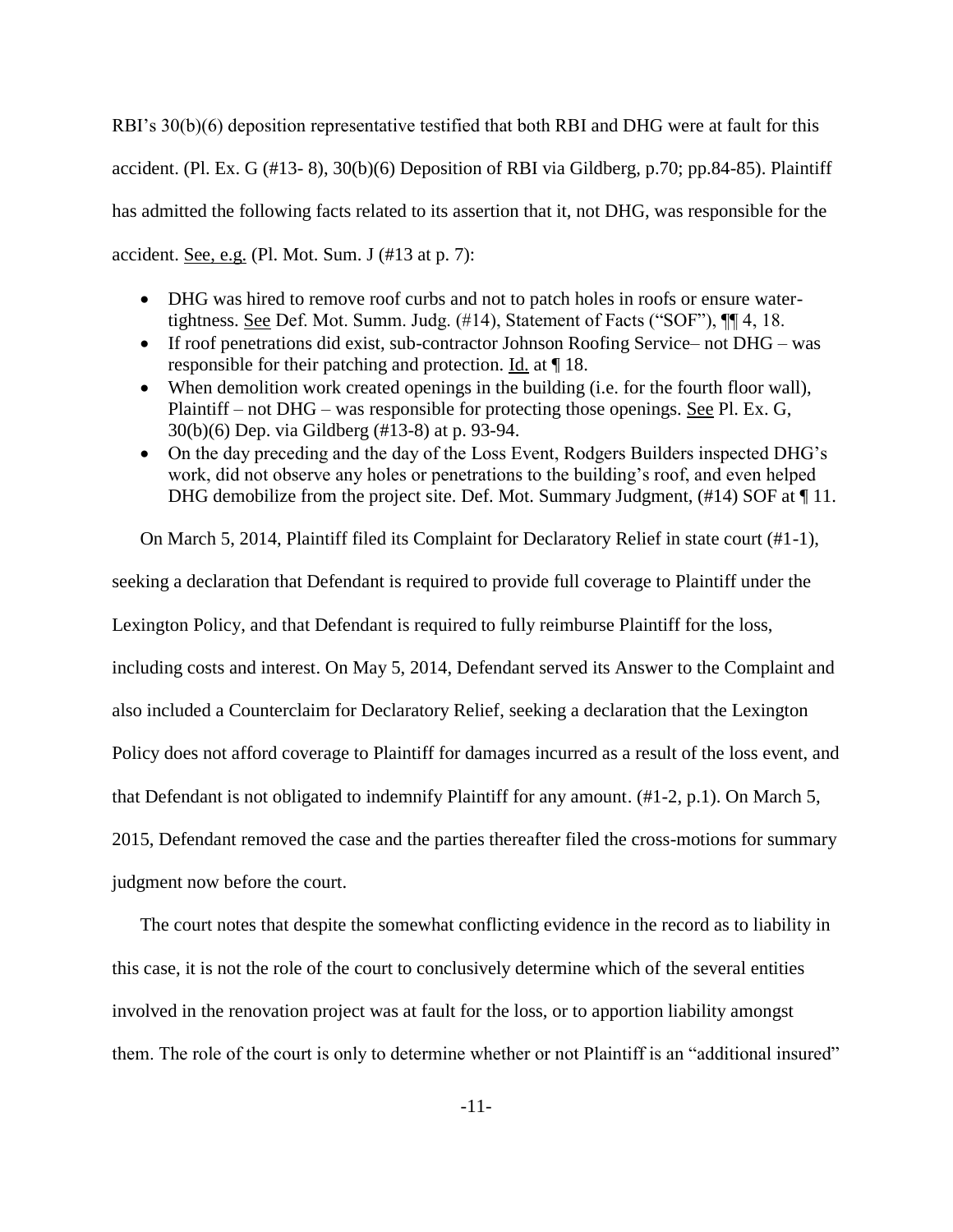and ultimately entitled to coverage under the Lexington Policy.

#### **II. STANDARD OF REVIEW**

Summary judgment shall be granted "if the movant shows that there is no genuine dispute as to any material fact and the movant is entitled to judgment as a matter of law." FED. R. CIV. P. 56(a). A factual dispute is genuine "if the evidence is such that a reasonable jury could return a verdict for the nonmoving party." Anderson v. Liberty Lobby, Inc., 477 U.S. 242, 248 (1986). A fact is material only if it might affect the outcome of the suit under governing law. Id. The movant has the "initial responsibility of informing the district court of the basis for its motion, and identifying those portions of the pleadings, depositions, answers to interrogatories, and admissions on file, together with the affidavits, if any, which it believes demonstrate the absence of a genuine issue of material fact." Celotex Corp. v. Catrett, 477 U.S. 317, 323 (1986) (internal citations omitted). Once this initial burden is met, the burden shifts to the nonmoving party. That party "must set forth specific facts showing that there is a genuine issue for trial." Id. at 322 n.3. The nonmoving party may not rely upon mere allegations or denials of allegations in his pleadings to defeat a motion for summary judgment. Id. at 324. Instead, that party must present sufficient evidence from which "a reasonable jury could return a verdict for the nonmoving party." Anderson, 477 U.S. at 248; accord Sylvia Dev. Corp. v. Calvert Cnty., Md., 48 F.3d 810, 818 (4th Cir. 1995).

When ruling on a summary judgment motion, a court must view the evidence and any inferences from the evidence in the light most favorable to the nonmoving party. Anderson, 477 U.S. at 255. "'Where the record taken as a whole could not lead a rational trier of fact to find for the nonmoving party, there is no genuine issue for trial.'" Ricci v. DeStefano, 557 U.S. 557, 586

-12-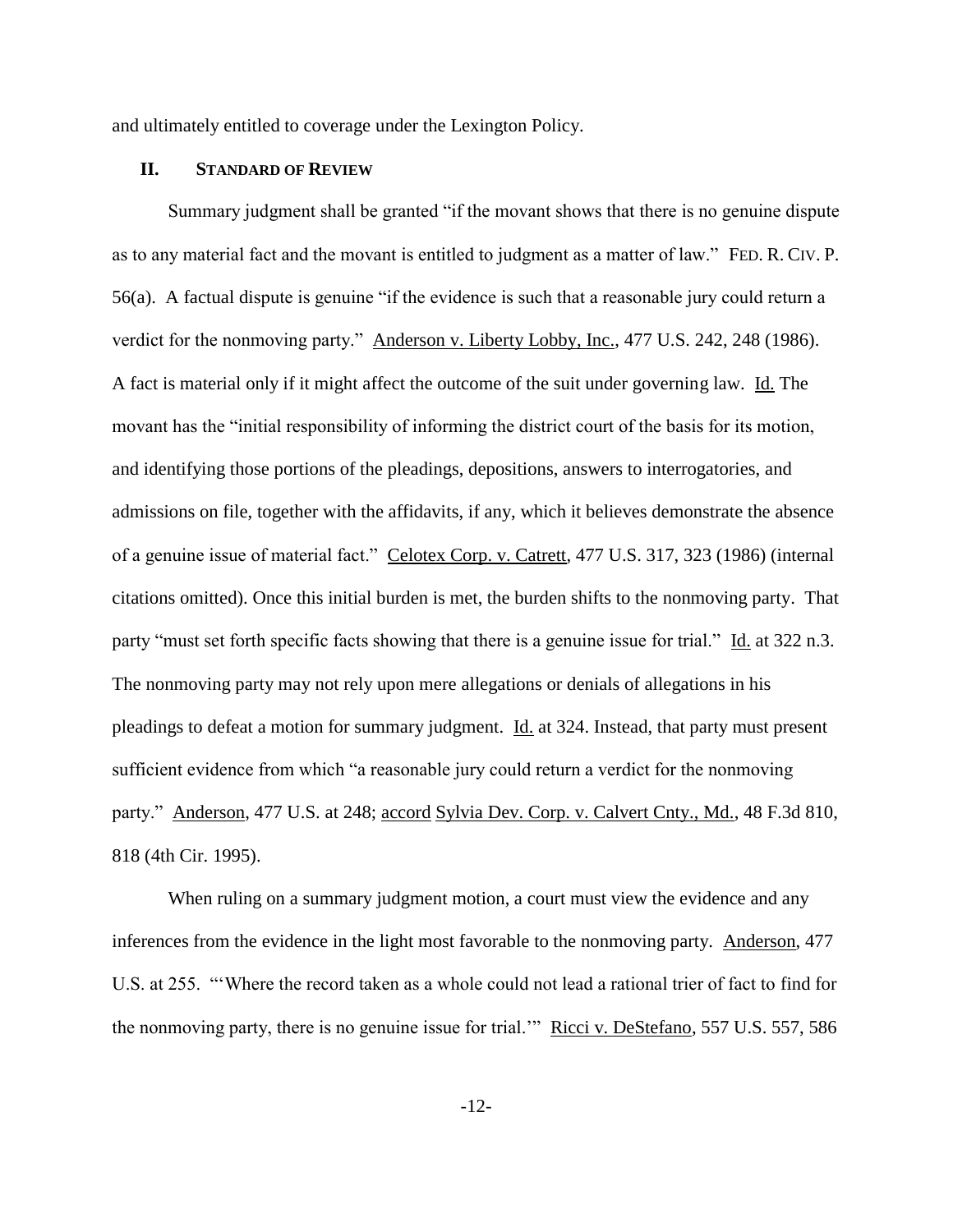(2009) (quoting Matsushita v. Zenith Radio Corp., 475 U.S. 574, 587 (1986)). In the end, the question posed by a summary judgment motion is whether the evidence "is so one-sided that one party must prevail as a matter of law." Anderson, 477 U.S. at 252. When, as here, the court reviews cross-motions for summary judgment, "each motion must be considered individually, and the facts relevant to each must be viewed in the light most favorable to the non-movant." Mellen v. Bunting, 327 F.3d 355, 363 (4th Cir. 2003) (citing Rossignol v. Voorhaar, 316 F.3d 516, 523 (4th Cir. 2003)).

Additionally, as both parties in this matter seek declaratory judgments pursuant to N.C. Gen. Stat. Ann. § 1-253, see (## 1-1;14-22), determining whether Plaintiff is entitled to recover from Defendant the amount of the loss at issue, the court notes that "[d]eclaratory judgment is appropriate for the construction of insurance contracts and in determining the extent of coverage under an insurance policy." Hobson Const. Co. v. Great Am. Ins. Co., 322 S.E.2d 632, 634 (N.C. Ct. App. 1984) (citing Insurance Co. v. Simmons, Inc.*,* 128 S.W.2d 19 (N.C. 1962). See also id. at 634 ("A declaratory judgment action is designed to establish in an expeditious fashion the rights, duties and liabilities of parties in situations usually involving an issue of law or the construction of a document where the facts involved are largely undisputed. Its purpose is to settle uncertainty in regard to the rights and status of parties where there exists a real controversy of a justiciable nature.").

### **III. DISCUSSION**

By the instant motions, Plaintiff asks the court for a declaratory judgment proclaiming that Plaintiff is entitled to full coverage and indemnity under Defendant's liability policy; Defendant seeks an opposite ruling. Resolution of the parties' cross-motions for summary judgment and

-13-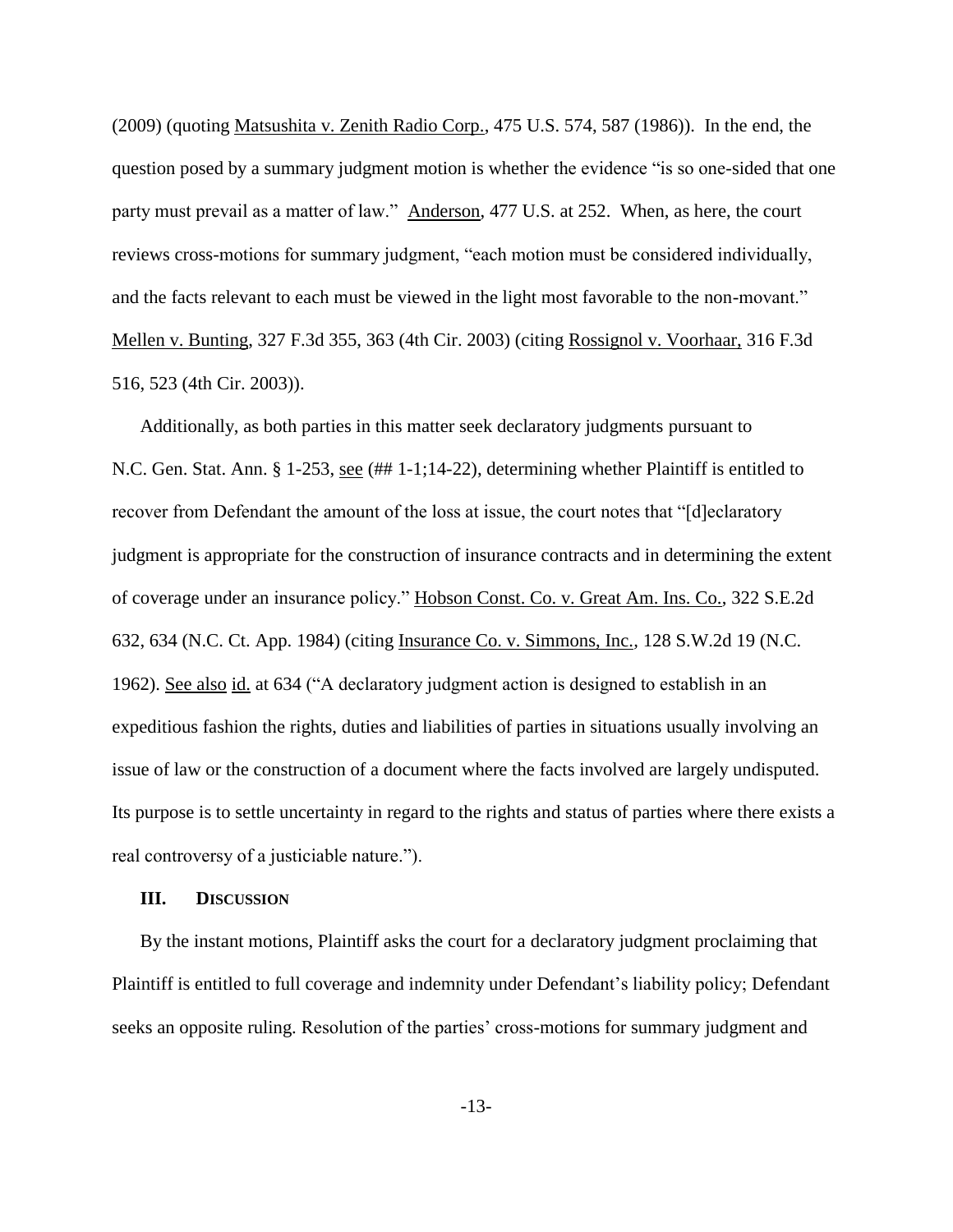cross-claims for declaratory judgment requires this court to interpret the contract at issue. Under North Carolina law, the insured "has the burden of bringing itself within the insuring language of the policy. Once it has been determined that the insuring language embraces the particular claim or injury, the burden then shifts to the insurer to prove that a policy exclusion excepts the particular injury from coverage." Hobson Const. Co., Inc. v. Great American Ins. Co., 322 S.E.2d 632, 635 (N.C. Ct. App. 1984). The court notes that "[w]hile policy provisions excluding coverage are strictly construed in favor of the insured, those provisions which extend coverage 'must be construed liberally so as to provide coverage, whenever possible by reasonable construction.'" City of Greenville v. Haywood, 502 S.E.2d 430, 433 (N.C. Ct. App. 1998) (quoting State Capital Insurance Co. v. Nationwide Mutual Insurance Co.*,* 350 S.E.2d 66, 68 (N.C. 1986)). Additionally, "an insurance policy is a contract between the parties which must be construed and enforced according to its terms." Id. at 432-33 (quoting Graham v. James F. Jackson Assoc., Inc.*,* 352 S.E.2d 878, 880 (N.C. Ct. App. 1987)). The court will address the parties' disputed interpretations of the contract provisions at issue seriatim.

### *1. Whether Plaintiff is an "additional insured" under the Lexington Policy*

The court first must determine whether Plaintiff falls within the scope of the Lexington Policy as an "additional insured." The parties agree that pursuant to the additional insured endorsement in the policy, Plaintiff is an additional insured if liability "arises out of" DHG's work. The contract does not provide a definition for "arises out of." See (#14-6 at p. 20) (providing definitions in alphabetical order and not providing one for the term at issue). The North Carolina Court of Appeals has held that "when, as here, the policy does not define the phrase "arising out of," we must read the phrase in accordance with 'the ordinary meaning of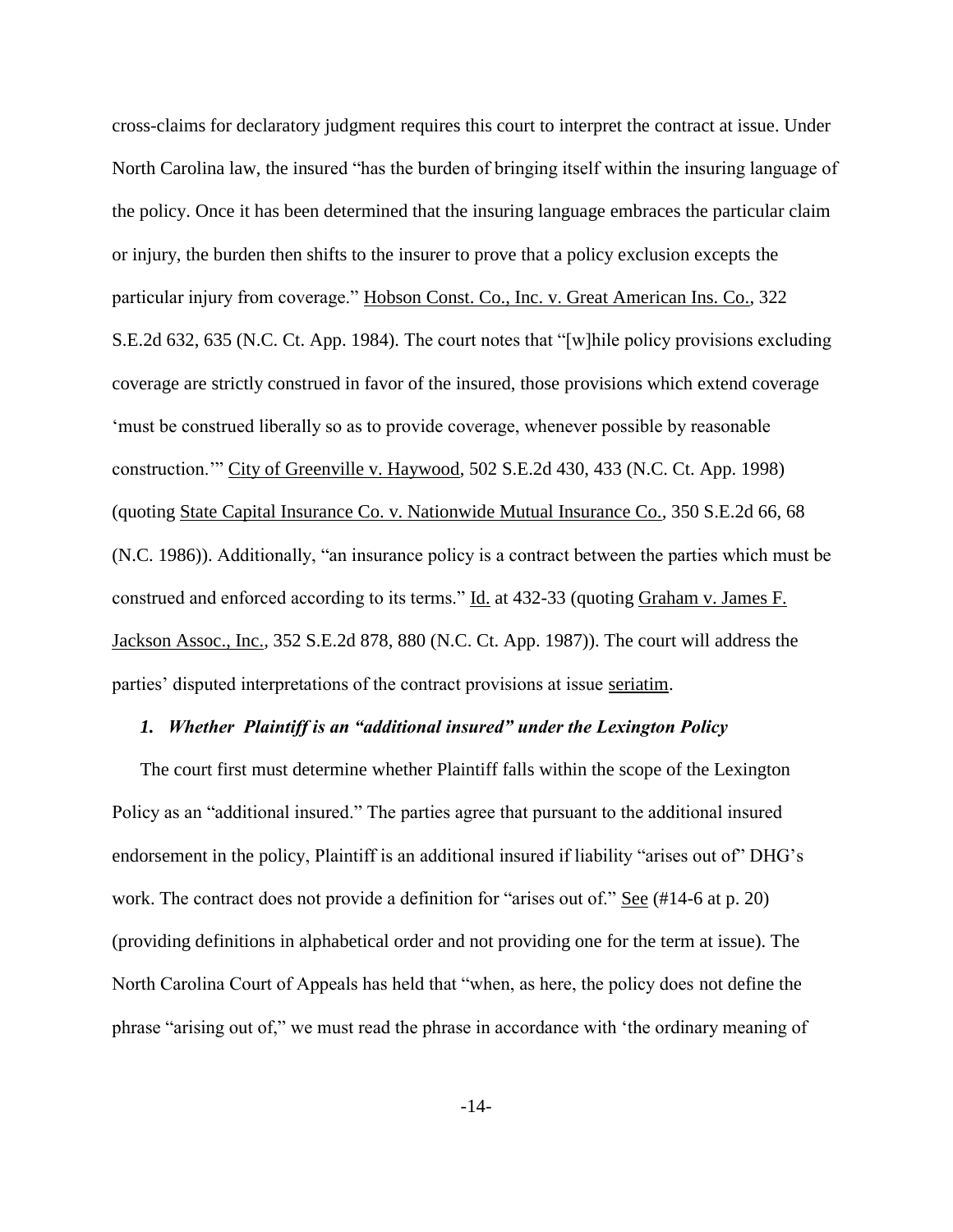[that phrase].'" Pulte Home Corp. v. Am. S. Ins. Co., 647 S.E.2d 614, 618 (N.C. Ct. App. 2007) (quoting City of Greenville v. Haywood, 502 S.E.2d 430, 434 (N.C. Ct. App. 1998)). Additionally, "[i]f used to extend, rather than exclude, coverage, our courts have broadly construed the phrase 'arising out of' to require a simple causal nexus, and not causation rising to the level of proximate cause." Id. (internal citations and quotations omitted). Such "sufficient nexus exists if that liability is 'a natural and reasonable incident or consequence of' those operations.'" Id. (quoting State Capital Ins. Co. v. Nationwide Mut. Ins. Co., 350 S.E.2d 66, 70 (N.C. 1986)). In Pulte, the North Carolina Court of Appeals also found "persuasive those decisions from other jurisdictions where similar endorsement language contained within a commercial general liability policy has been interpreted to provide coverage to the additional insured even for liability arising from the additional insured's own independent negligence." Id. at 619 (collecting non-binding cases).

Applying those standards to this case, it is apparent that DHG's demolition work and the creation of the holes in the roof membrane are causally related to the water damage in the building. While Defendant attempts to raise questions about whether the property damage was actually caused by the eight holes in the roof membrane, the court finds that the evidence of record shows that the damage to the building interior was caused, at least in part, by the holes left by the demolition work performed by DHG. Daniel Pleasants, the DHG foreman who was present for and supervised the demolition of the roof curbs at issue and actually saw the penetrations, testified that DHG's demolition of the roof curbs created eight large rectangular holes in the rubber membrane. See (Pl. Ex. E (#13-6), Deposition of Daniel Pleasants, pp. 22-23, 23-24, 29, 54). Additionally, Defendant's own expert, Richard Moore, P.E., testified when asked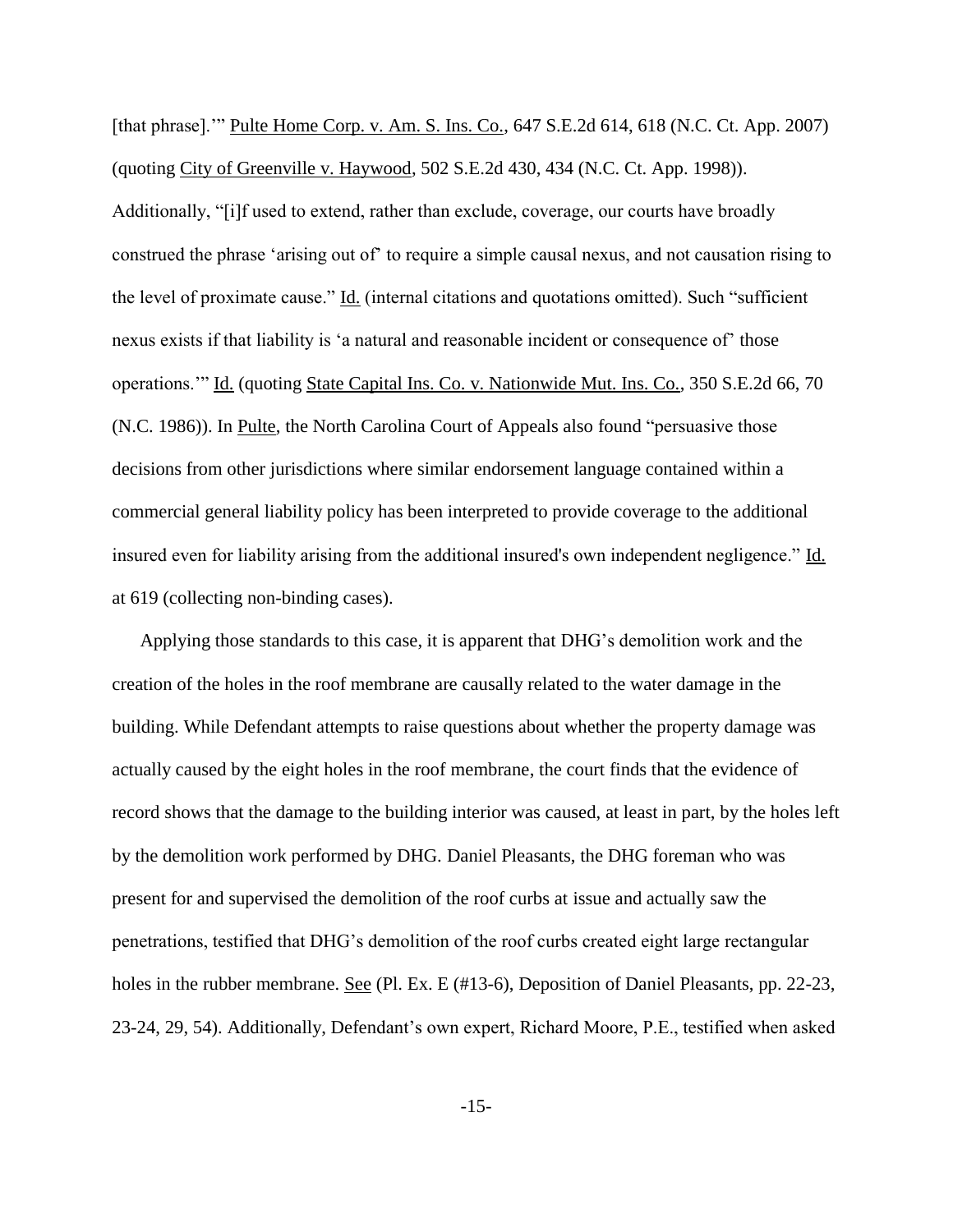in his deposition, "Q. The two likely sources of water intrusion that caused the property damage at issue are penetrations through the rubber membrane on the low roof and the demoed wall on the fourth floor; is that correct? A. That's right." See (Pl. Exhibit EE (#20-5), Deposition of Richard Moore, P.E., p.80; Pl. Ex. D (#13-5), Deposition of Richard Moore, P.E., pp.128, 141- 142, 144). Finally, Defendant's 30(b)(6) representative Paul Renaud also testified that through expert testimony, Defendant agreed that the property damage at issue came, in part if not entirely, from water entering the building through the demolished roof curbs. (Pl. Exhibit DD, 30(b)(6) Deposition of Lexington, pp.129-130). Consequently, there is no dispute that water entered the building at least partially due to the holes created by DHG.

Here, DHG's work was performed pursuant to its subcontract with Plaintiff. The holes in the roof membrane created by DHG's work allowed water to enter the building, which in turn caused damage to the building interior. Plaintiff's liability is "naturally and reasonably incident," or causally connected to, DHG's demolition operations. See Pulte Home Corp. v. Am. S. Ins. Co., 647 S.E.2d 614, 618 (N.C. Ct. App. 2007). The court finds that given the precedent calling for "a liberal construction" of the phrase "arising out of" where it is undefined in the contract, see id., Plaintiff qualifies as an "additional insured" because there is a sufficient causal nexus between DHG leaving holes in the roof membrane, Plaintiff's failure to cover up those holes, and the resulting damage. Accordingly, the court will address Defendant's remaining arguments as to whether any other provisions of the Lexington Policy preclude coverage.

# *2. Whether Plaintiff incurred a "legal obligation" to pay damages to a third party*

Defendant argues that coverage is precluded because Plaintiff has failed to demonstrate that it incurred a "legal obligation" to pay damages to a third party, as required by the policy. See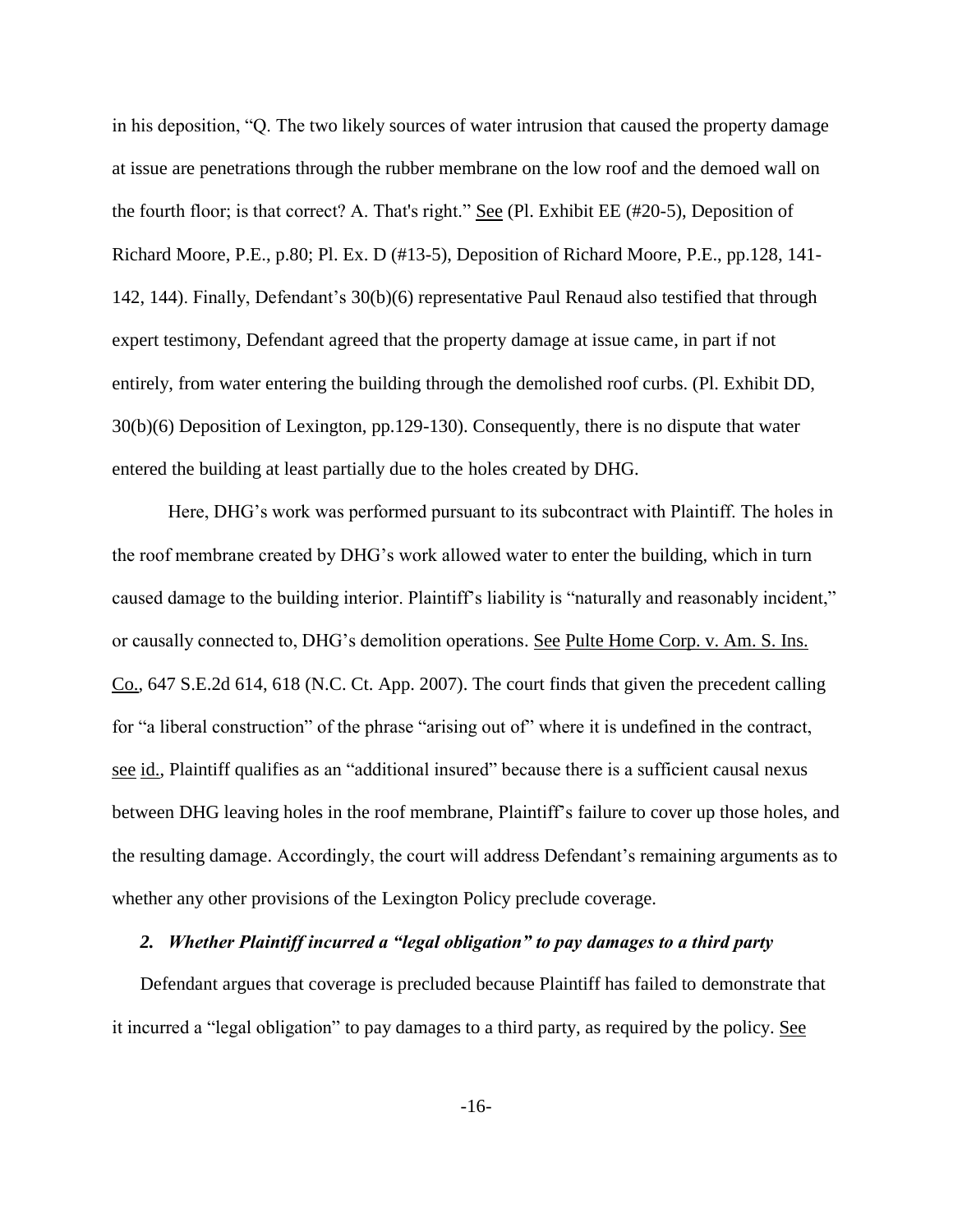(Lexington Policy (#14-6) at p. 6). "To be 'legally entitled to recover damages, a plaintiff must not only have a cause of action but a remedy by which he can reduce his right to damages to judgment." N. Carolina Farm Bureau Mut. Ins. Co. v. Smith, 743 S.E.2d 647, 649 (N.C. Ct. App. 2013) (quoting Brown v. Lumbermens Mut. Cas. Co.*,* 204 S.E.2d 829, 833 (N.C. 1974)). Defendant first appeared to argue by briefing that Plaintiff never incurred a "legal obligation" to pay for the damages because a legal claim was never levied, suit was never filed, nor was a judgment ever obtained against Plaintiff for these damages. Defendant then conceded at oral argument that while a "legal obligation" does not require that any papers be filed in court in relation to a lawsuit, some sort of written or verbal communication constituting a demand by the project owner should be required.

Plaintiff argues that Defendant's own paperwork indicates that Plaintiff incurred a legal obligation to pay for the damage. Plaintiff notes that upon receipt of Plaintiff's June 27, 2011 letter to DHG requesting defense and indemnity, Defendant's insurance agent completed an ACORD form entitled "General Liability Notice of Occurrence/Claim." (#14-12). The "Description of Occurrence" section of that form states, "Insured received letter from General Contractor, Rodgers Builders as tender for water damage to clmt (sic) property during job projec (sic)." Id. In the "Injured/Property Damaged" section, the form provides for "Foundation/Carolina Charlotte NC." Also, under "Remarks," it states "see [June 27, 2011] tender letter as presented by Rodgers Builders." Plaintiff argues that this documentation proves that FFTC was the claimant for the recovery of damaged property. The court agrees. Plaintiff also argues that the June 27, 2011 letter from RBI to DHG, see (#14-11), which contains "defense, indemnity and additional insured obligations" language, shows a claim was being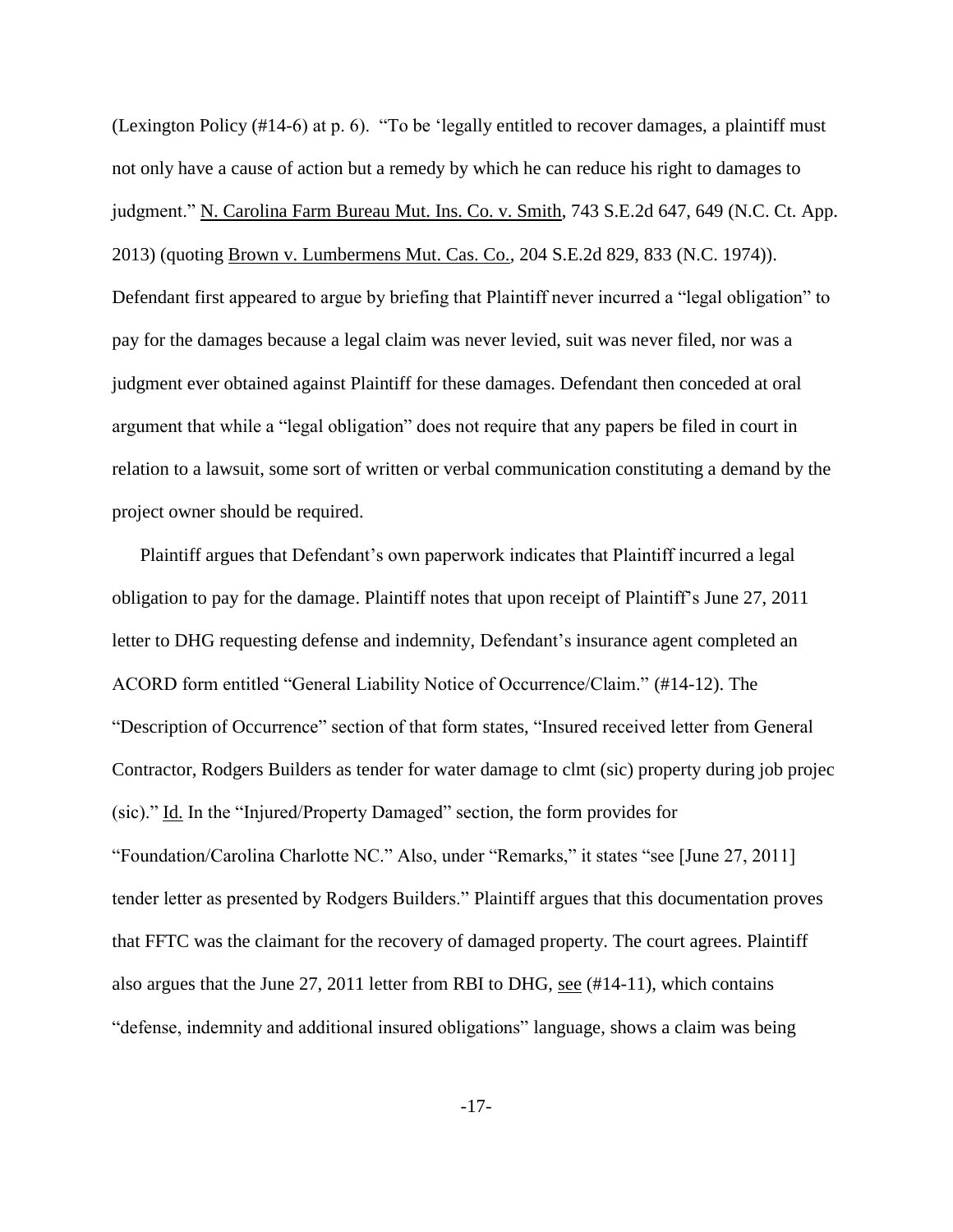made by FFTC against Plaintiff. Plaintiff also notes that Defendant's own expert explained in detail at his deposition and in his report how Plaintiff was responsible for the loss that occurred, and notes that Defendant's 30(b)(6) representative stated that Plaintiff was at fault for the damages. See (Pl. Exhibit J (30(b)(6) deposition of Lexington, p. 58). Plaintiff thus argues that as the general contractor causing the loss, it was legally liable to the owner for the resulting damages, as it is the entity ultimately responsible for delivering a satisfactory and complete renovation. The court agrees that such responsibility lies with the general contractor. See Pavarini Const. Co. v. Cont'l Ins. Co., 304 A.D.2d 501, 502, 759 N.Y.S.2d 56, 57 (2003) ("As general contractor, Pavarini was responsible for the entire project and all work done by Pavarini's subcontractor was done on Pavarini's behalf.") (citing Basil Dev. Corp. v. Gen. Acc. Ins. Co.*,* 89 N.Y.2d 1057, 659 N.Y.S.2d 828, 681 N.E.2d 1274)); Uvino v. Harleysville Worcester Ins. Co., No. 13 CIV. 4004 NRB, 2015 WL 925940, at \*5 (S.D.N.Y. Mar. 4, 2015) (collecting cases).

Defendant argues that neither of these documents constitute proof of a "cause of action" by FFTC or any other party, nor a "remedy which [FFTC or any other party] could reduce its right to judgment." In a broader sense, Defendant also contends that a general contractor should not volunteer to make a payment for damage without receiving some sort of demand from the project owner. As Defendant notes, for "additional insured" policies such as those at issue here, to require a subcontractor's insurance policy to cover a general contractor's errors without any approval or inspection by subcontractor's insurer could force that insurance company to pay claims for which it had no involvement or approval. On the other hand, the court finds significant merit in Plaintiff's argument that common sense indicates that FFTC would have a cause of action against Plaintiff—the general contractor for the project—for the loss here. Plaintiff has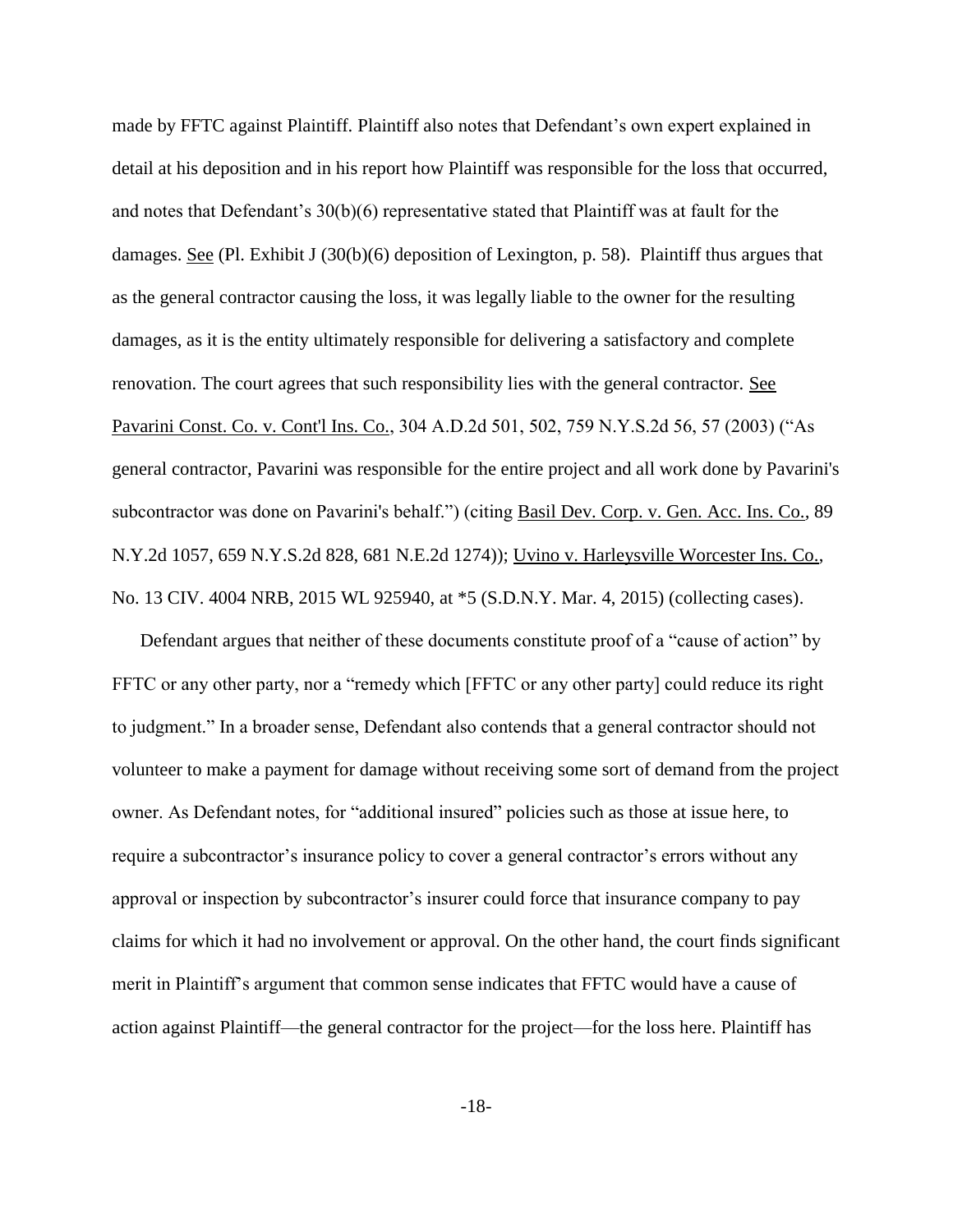claimed responsibility for the loss by virtue of its failure to notice holes in the roof membrane while performing a walk-through, cover such holes, coordinate with the subcontractors to protect the holes, and prevent leaks into the interior of a nearly-completed renovation space. Thus, to find that Plaintiff was not "legally obligated" to pay for the damage simply because it claimed responsibility before being forced into a contentious dispute with the project owner seems unjust. Namely, such a finding would encourage general contractors such as Plaintiff to deny liability for damage that they caused until faced with the threat of litigation or other adverse action by a project owner. Ultimately, the court finds Plaintiff's argument to be more persuasive on this issue and finds that Plaintiff did indeed incur a legal obligation to pay for the property damage in this case. The language of the ACORD notice and the June 27, 2011 letter indicate that FFTC held Plaintiff responsible for the loss and the court finds that as the general contractor, Plaintiff was legally obligated to correct the damage.

# *3. Whether Plaintiff fulfilled its duties under the Lexington Policy*

Defendant next argues that Plaintiff failed to comply with the Lexington Policy because it repaired the damages at issue without notifying Defendant of the loss event or providing Defendant an opportunity to inspect the alleged cause of loss. Defendant also claims that Plaintiff agreed to pay the cost of repairs without Lexington's consent, which violated the Lexington Policy's "Duties in the Event of Occurrence, Offense, Claim or Suit" provisions, including the voluntary payment clause.

Regarding the "duty to notify" argument, the Lexington Policy provides that "You must see to it that we are notified as soon as practicable of an 'occurrence' or an offense which may result in a claim." (#14-6 at p. 25). Plaintiff argues that the "you" here refers to DHG, not RBI, and that

-19-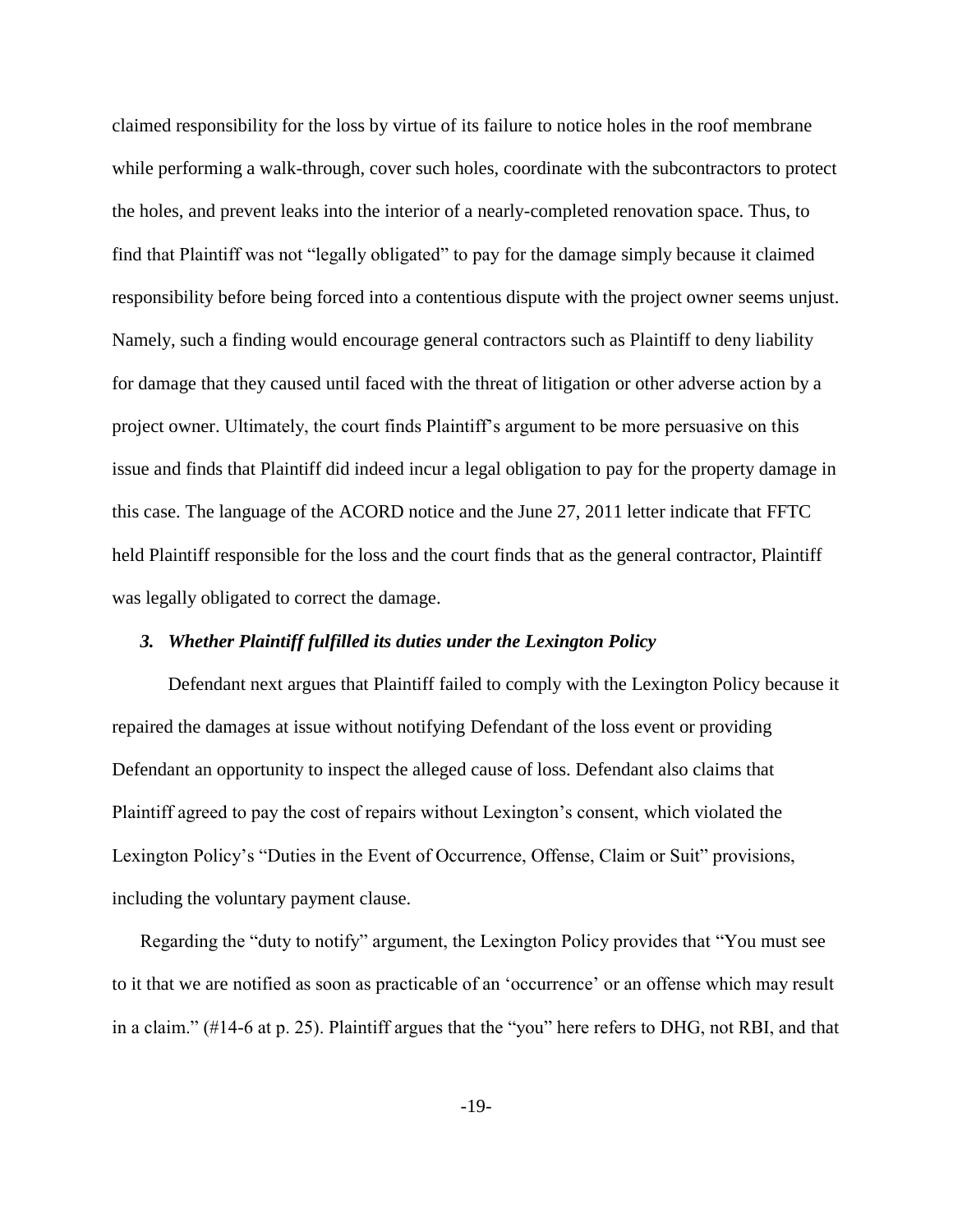Plaintiff is not required to comply with that term. See Lexington Policy (#14-6) at p. 6 (providing that "you" refers to the Name Insured on the contract). However, such argument essentially reads out any obligations that Plaintiff has as a covered entity under the insurance policy. In other words, equity demands that if Plaintiff wants to claim benefits of the policy, it should comply with its terms. Additionally, the court notes that North Carolina courts have required additional insureds to comply with all notice provisions in a commercial general liability policy. <u>See, e.g.</u>, Pulte Home Corp.*,* 647 S.E.2d at 618 (analyzing whether additional insured complied with the same provisions with which a named insured must comply.). Accordingly, the court finds that Plaintiff was obligated to comply with these provisions.

Plaintiff argues that if the provision applies, it notified Defendant of the loss by letter on June 27, 2011, just five days after the loss. (#14-11). Further, Defendant admitted by its 30(b)(6) deposition that it received notice of the loss "the day after the rain event,"  $\frac{\text{see } (30(b)(6))}{\text{Set } (6)}$ Deposition of Renaud (#18-3) at p. 95), though it is unclear how or from whom Defendant received such notice. The court finds that given the undisputed testimony from Defendant's representative that one of its employees had notice of the loss the day after the rain event, Plaintiff satisfied its duty to inform Defendant "as soon as practicable" of the occurrence of the loss event. <u>See</u> (#14-6 at p. 25).

As to the "lack of consent" argument, the Lexington Policy requires that no insured will "voluntarily make a payment, assume any obligation, or incur any expense … without our consent." (#14-6 at p. 25). Plaintiff argues that because it was legally liable to the owner for damages resulting from this accident, its payments and repair work were not made voluntarily. It also argues that even if it violated the "lack of consent" provision, Lexington waived and is

-20-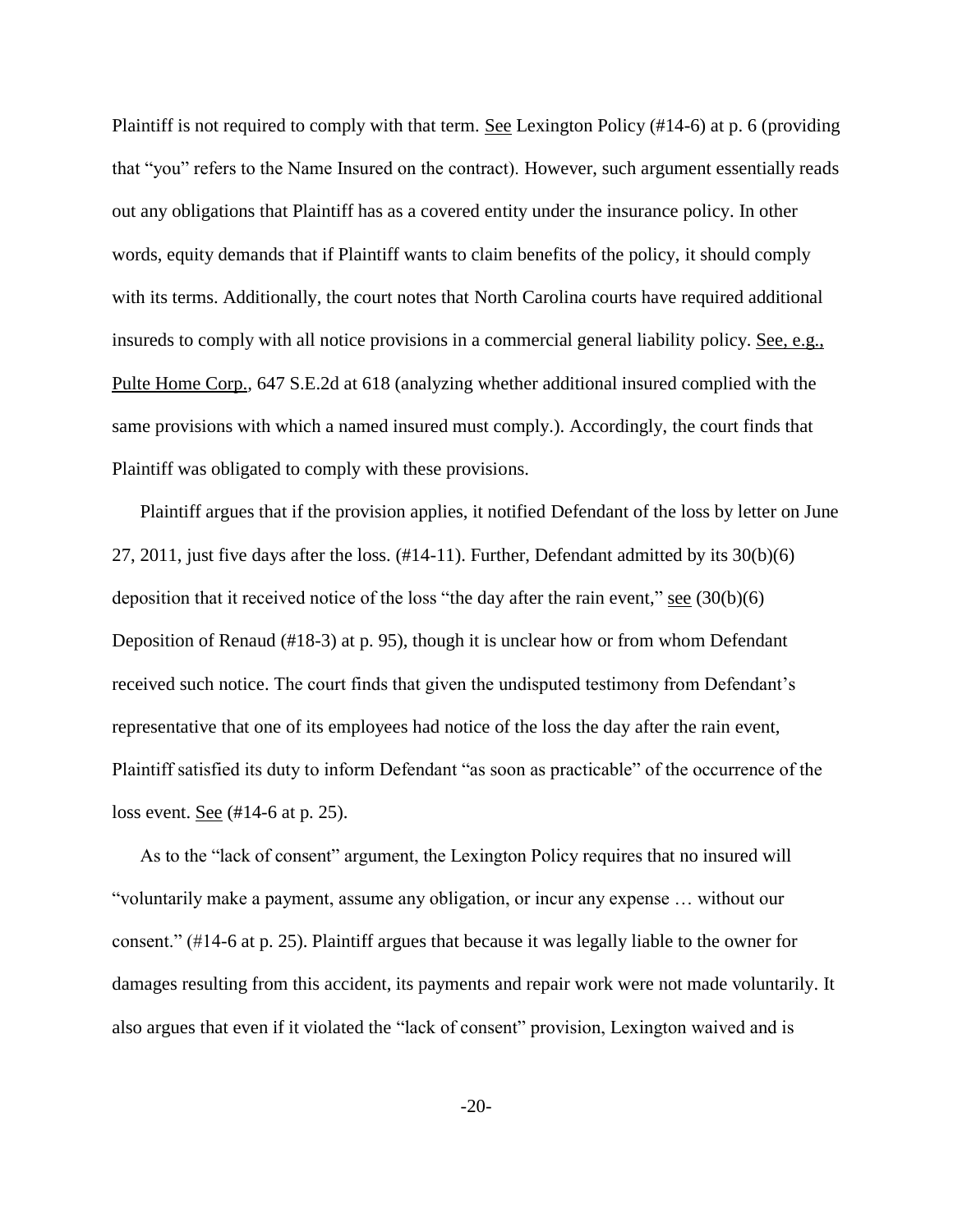estopped from relying on this condition by virtue of its failure to take any action to address the occurrence or even investigate the site. "It is well settled that an insurer may be found to have waived a provision or condition in an insurance policy which is for its own benefit." Brandon v. Nationwide Mut. Fire Ins. Co., 271 S.E.2d 380, 383 (N.C. 1980). North Carolina courts have long held that "the breach of any condition in [an insurance] policy … may be waived by the insurer; and a waiver may be implied from the acts and conduct of the insurer after knowledge that such conditions have been broken." Blue Bird Cab Co. v. Am. Fid. & Cas. Co., 15 S.E.2d 295, 301 (N.C. 1941). Under waiver, "an insurer waives a policy provision (which would have allowed avoidance of the policy) if at the time the policy is issued, the insurer has knowledge of existing conditions which would otherwise void the policy under the provision's terms."  $\underline{U.S.}$ Fid. & Guar. Co. v. Country Club of Johnston Cty., Inc., 458 S.E.2d 734, 740 (N.C. Ct. App. 1995) (citing In re Appeal by McCrary*,* 435 S.E.2d 359, 366 (N.C. Ct. App. 1993)). Similarly, an insurer may be estopped from denying coverage under an insurance policy if the insurer's "actions or silence when [it] ought to have spoken, intentionally or through culpable negligence, induce[s] [the insured] to believe ... coverage exist[s]" and the insured relies upon such belief to his or her detriment. Id.

As explained above, Defendant had notice of the loss the day after the rain event. The "repair work" performed on June 22, 2011—the day the water damage was discovered—merely involved patching the holes in the low roof, some sheet rock tear out, and initial water cleanup. See (Pl. Exhibit CC (#20-3), 30(b)(6) Deposition of RBI via Seth Spurlock, pp.99-100; Pl. Exhibit EE (#30-5), Moore Dep. p.86, 109; Moore Dep. Exhibits 28, 31-35 (#13-5)). The initial roofing patch work was done to protect against further damage from subsequent rain events. The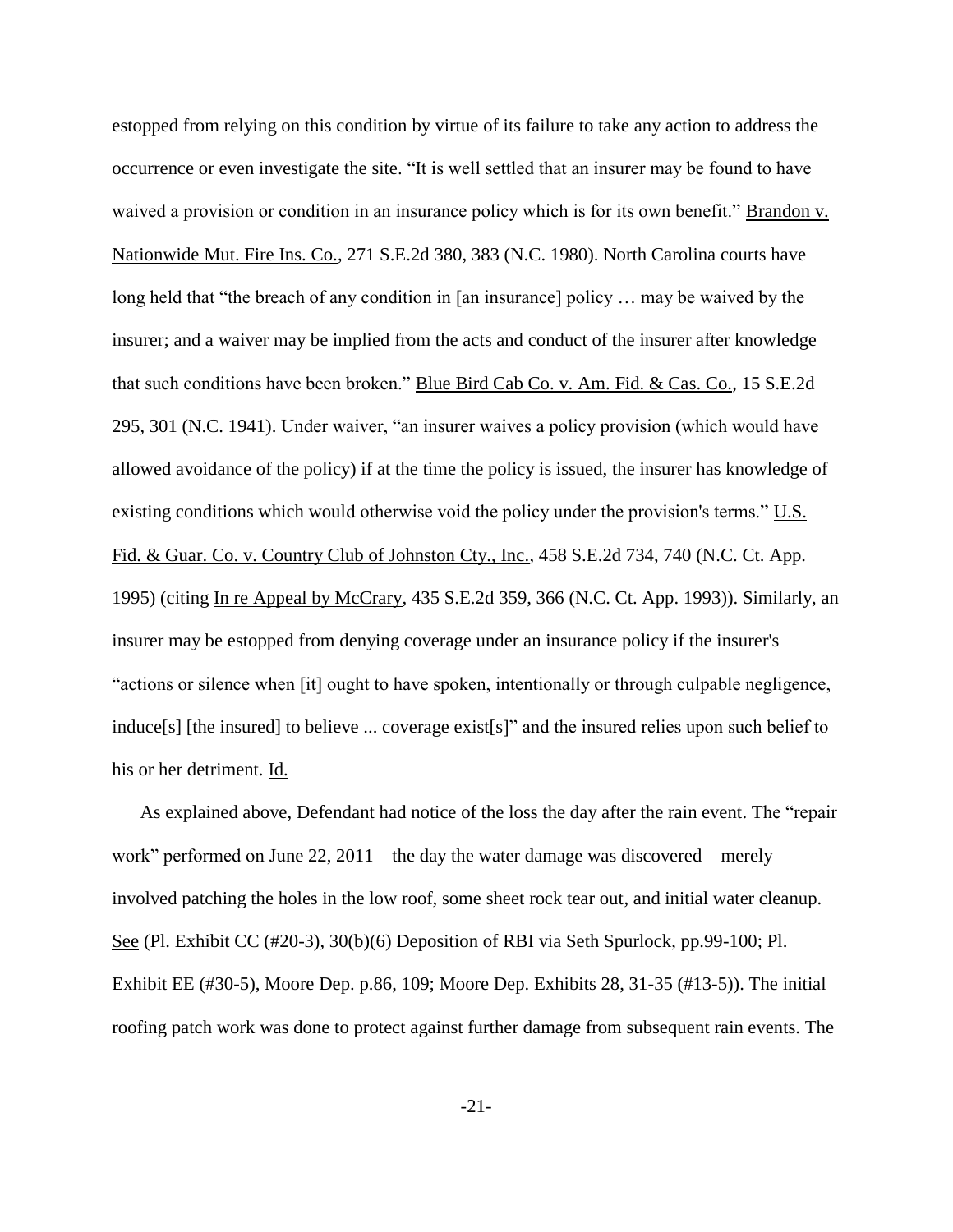repairs to the mezzanine level and second floor, which are the only damages in this case, were repaired after Defendant was on notice of the loss. See (#18-5). For whatever reason, Defendant did not send any investigators, experts or adjusters to the site to investigate the loss or document the damages. See ((#18-3, 30(b)(6) Deposition of Lexington, pp. 29-30). Defendant did, however, have frequent and regular contact with Plaintiff during the months immediately following the loss by email, letter, phone calls, and conference calls with representatives of RBI, DHG, Travelers and Lexington. At no point during that time did Defendant object to any aspect of the repairs. See ((#18-7) (e-mails between RBI and Lexington). The evidence also confirms that Lexington, as part of its investigation into this claim, obtained "work orders" and "reviewed the damages presented." See (Pl. Exhibit W (#18-3), 30(b)(6) Deposition of Lexington, pp.40- 41).

The court finds that while Plaintiff made repairs to the roof without "allowing" Defendant to inspect the damage or the holes in the roof, and then paid for the repairs without Defendant's consent, Defendant failed to send out investigators, never objected to the repairs, never asked Plaintiff to take a specific course of action, and ultimately denied Plaintiff's claim. Defendant conceded at the hearing that if it had been notified of the loss the day after the occurrence, which is an undisputed fact in the record, it would have been obligated to send out an insurance adjuster to inspect the site. Defendant made no such effort. As Defendant remained silent with regard to repairing the damage after being notified both of the loss event and Plaintiff's pursuit of additional insured coverage under the Lexington Policy, the court finds that Defendant waived any such requirement that Plaintiff obtain consent to make repairs to the building and is now estopped from asserting such requirement.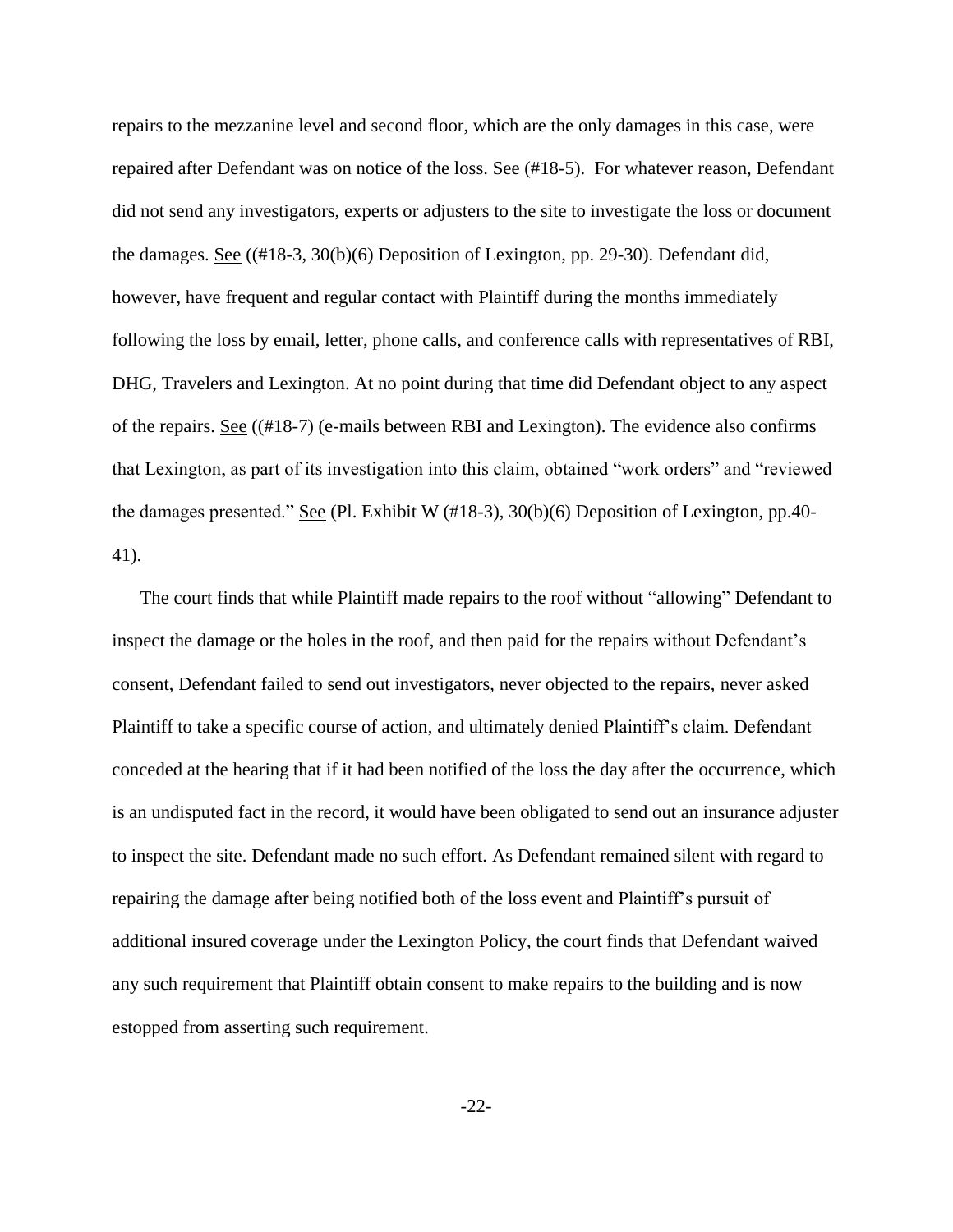### *4. Whether the Lexington Policy excludes the damage at issue.*

Finally, Defendant argues that the Lexington Policy excludes coverage for the type of damages allowed under the Lexington Policy's "Damage to Impaired Property." As noted above, under this exclusion, Lexington is not liable for any:

'Property damage' to 'impaired property' or property that has not been physically injured, arising out of:

(1) A defect, deficiency [or] inadequacy … in … '[DHG's] work'; or

(2) A delay or failure by [DHG] or anyone acting on [DHG's] behalf to perform a contract or agreement in accordance with its terms.

See (#14-6 at p. 11). "Property damage" is defined in the Policy as: "(a) Physical injury to tangible property, including all resulting loss of use of that property…or (b) Loss of use of tangible property that is not physically injured..." (#14-6) at p. 24. "Impaired property" is defined as:

tangible property … that cannot be used or is less useful because:

(a) it incorporates … 'your work' that is known or thought to be defective, deficient, inadequate or dangerous; or

(b) you have failed to fulfill the terms of a contract or agreement;

If such property can be restored to use by the repair, replacement, adjustment or removal of "your product" or "your work" or your fulfilling the terms of the contract or agreement.

# Id.

Physical injury to tangible property clearly occurred in this case. However, Plaintiff argues that the damage was not to "impaired property." Here, the damage was to the interior of the FFTC building, not DHG's work, and did not "incorporate" any of DHG's demolition work. The court thus finds that the property damage was not to "impaired property" within the meaning of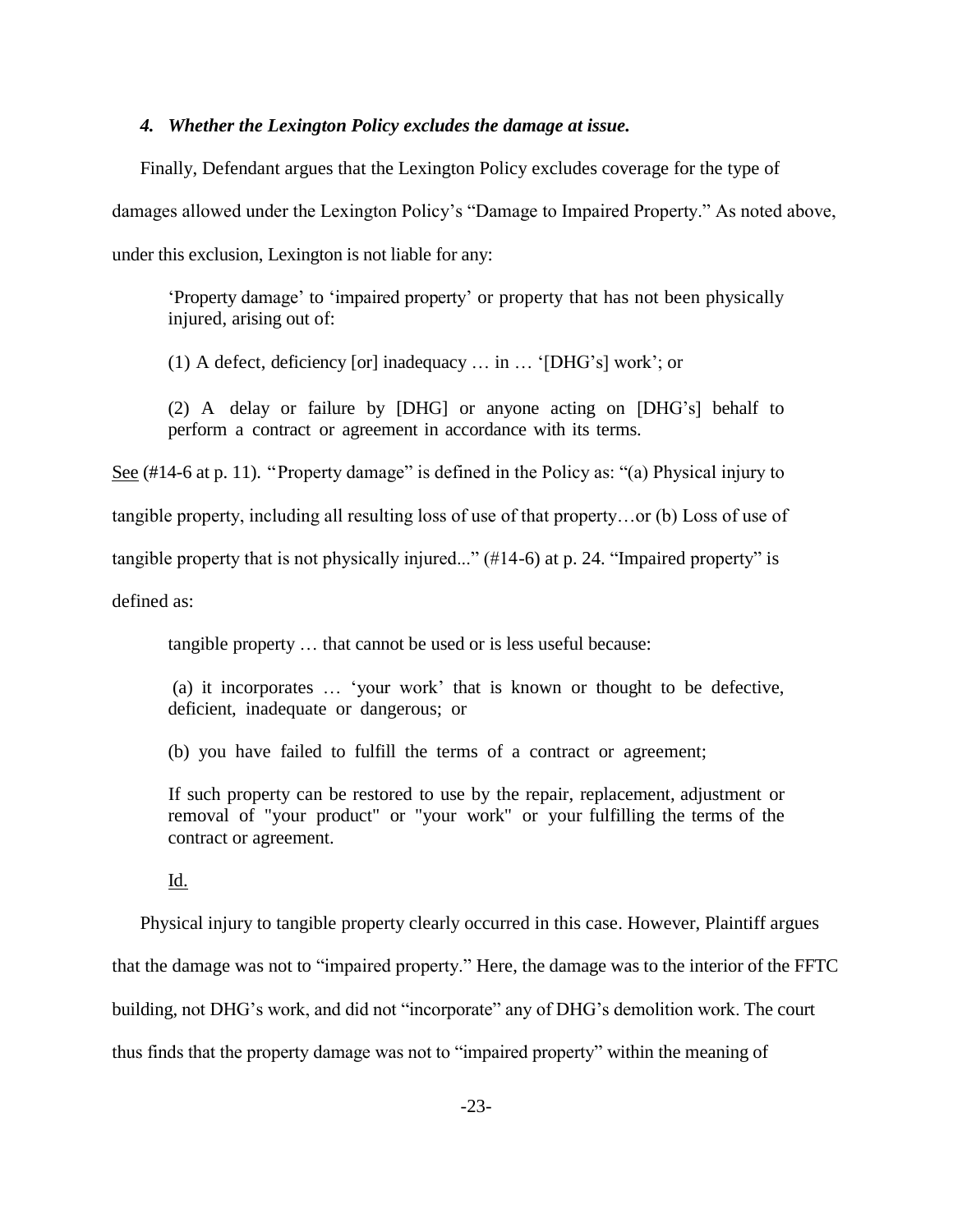subparagraph (a) of that definition. In order for subparagraph (b) to apply, DHG must have failed to fulfill the terms of a contract or agreement. Again, Plaintiff's repeated assertions in this lawsuit have been that it alone is responsible for the damage at issue. While there is evidence in the record that immediately following the loss event, Plaintiff tried to blame DHG for the damage and alleged that it breached its contract obligations, see, e.g., June 27, 2011 letter (#14-11), whether or not DHG breached its contract has not been presented as an issue for the court's resolution, and it by no means has been established as a conclusive fact in this litigation. Additionally, the court notes that the final modifying phrase of the definition indicates that the exclusion does not apply, as there is no evidence that the damaged property on the mezzanine level and second floor would have been "restored to use by the repair, replacement, adjustment or removal of 'DHG's product or work.'" The court thus finds that the damage is not to "impaired property" within the scope of subparagraph (b). Accordingly, the court finds that the "Damage to Impaired Property" exclusion is inapplicable.

## **IV. CONCLUSION**

The court reiterates that the question presented in this case is whether the Lexington Policy provides "additional insured" coverage to Plaintiff for the damages that arose from the loss event. The court's holding is therefore limited to the applicable matter of contract interpretation. Ultimately, for the reasons explained herein, the court finds that Plaintiff qualifies as an Additional Insured under the Lexington Policy, and that no policy provision precludes Plaintiff from coverage. The court will therefore grant Plaintiff's Motion for Summary Judgment, deny Defendant's Motion for Summary Judgment, and enter Declaratory Judgment as stated below.

-24-